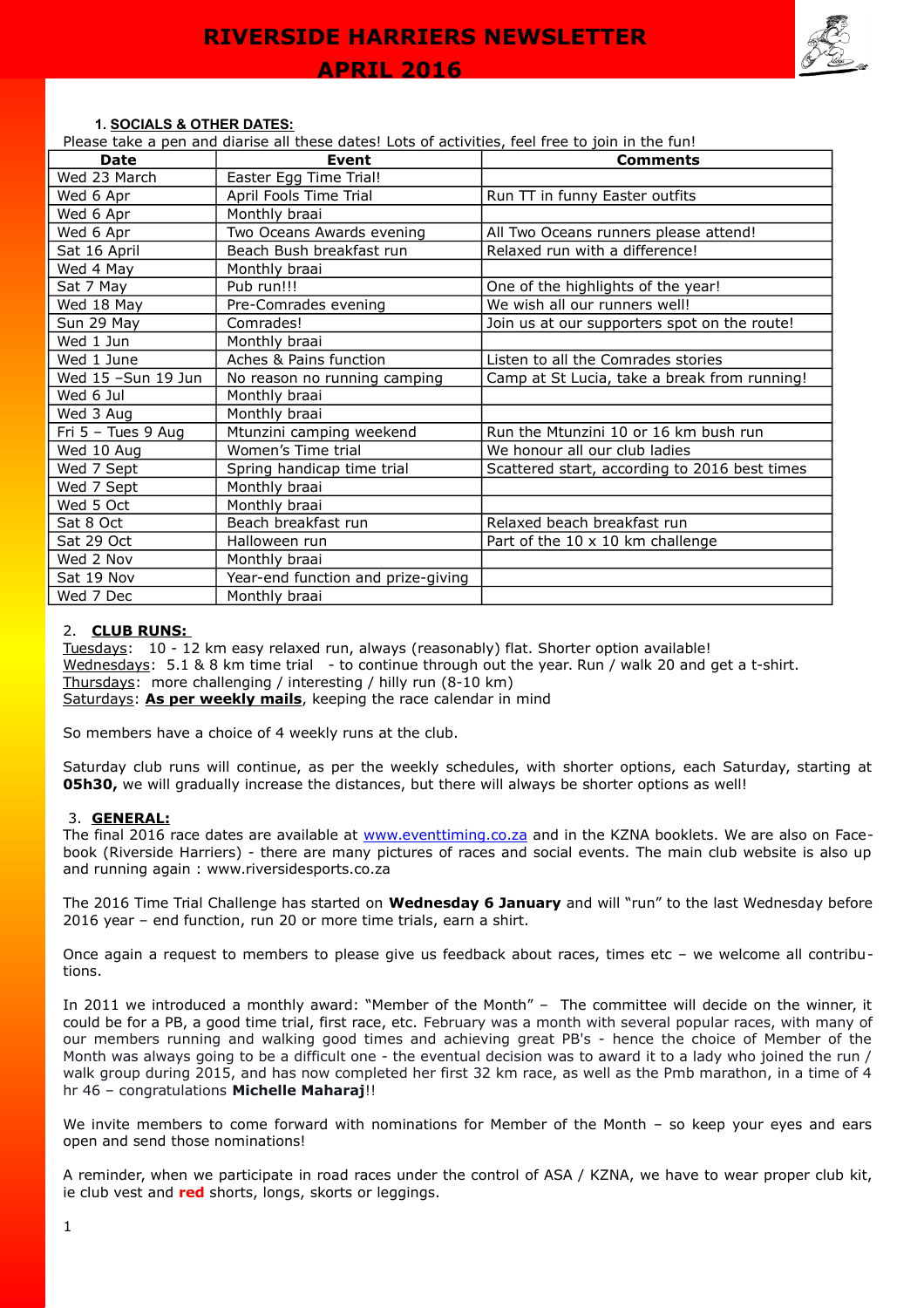**APRIL 2016** 



#### **Dates to remember**:

#### 1. **No Reason No Running Camping at St Lucia**:

- a. Wed 15 Sun 19 June (Thur 16 is public holiday) camp as many nights as you want;
- 2. Sugarloaf camp site, St Lucia
- 3. Cost R100 pppn
- 4. Sites have electricity

5. One of the days we arrange a visit to Cape Vidal – game viewing, birding, picnic, snorkel, fish, play Frisbee, relax…

#### 2. **Mtunzini Camping:**

- a. Fri 5 Tues 9 Aug (9 Aug is a public holiday) camp as many nights as you want;
- 2. Camp in Umlalazi nature reserve
- 3. Cost R100 pppn
- 4. Sites have electricity
- 5. We play a relaxed 9 holes of golf on Saturday 6 Aug;
- 6. We run the Mtunzini Bush run (10 or 16 km) on Sunday 7 Aug
- 7. The rest of the time we simply mingle, chill, walk, sit, fish, braai and relax!

Important note: we as Riverside Harriers promote a policy of NO LITTERING – so during races, please try and throw sachets in the allocated bins or boxes, even if you have to run with an empty sachet to the next water table.

The **Comrades marathon** will accept substitutions for the 2016 Comrades Marathon. The Substitution process opens on **1 April 2016** and all applications must **REACH** the CMA by no later than **21 April 2016**. PLEASE EN-SURE THAT YOU MAKE THE NECESSARY ARRANGEMENTS TO HAVE YOUR SUBSTITUTION ENTRY FORM IN OFFICE BY CLOSE OF BUSINESS ON 21 APRIL 2016. **IF YOUR ENTRY REACHES THE CMA ON 22 APRIL 2016, IT WILL NOT BE PROCESSED. NO LATE ENTRIES WILL BE PROCESSED**

#### \*\*\*\*\*\*\*\*\*\*\*\*\*\*\*\*\*\*\*\*\*\*\*\*\*\*\*\*\*\*\*\*\*

The 2016 **MOST MILEAGE** competition has started - this is a fun competition, anybody can participate, simply send us your monthly mileage (running races, training, walking - not treadmill running, sleepwalking, swimming, cycling!). Mileage must be received before the 15th of the next month, or you forfeit the km's for that month. There is a trophy for the winner!! As an incentive, Certificates will be awarded to runners achieving more than 1000 km, and walkers who do more than 500 km. The 2015 winner was a walker, the legendary **Barry Marshall.**

| Name                  | Jan    | Feb    | Total  |  |
|-----------------------|--------|--------|--------|--|
| Nicola Hewitt         | 310    | 322    | 632    |  |
| Andrea Moroney        | 308    | 253    | 561    |  |
| Tarryn Payne          | 271.43 | 253    | 524.43 |  |
| Johann van Rooyen     | 256    | 244    | 500    |  |
| Sally Botha           | 220    | 228.8  | 448.6  |  |
| Ampie Niehaus         | 289    | 152    | 441    |  |
| Dale Johnson          | 198    | 218    | 416    |  |
| Ivan Freese           | 207    | 196.47 | 403.47 |  |
| Terri Atkinson        | 237    | 164    | 401    |  |
| Chantel Robins        | 241.62 | 84     | 365.62 |  |
| Alison Chadwick       | 210.36 | 155    | 365.36 |  |
| Ann Turner            | 130    | 226    | 356    |  |
| Rob Goldman           | 205    | 149    | 354    |  |
| Tamlyn Reid           | 178    | 158    | 336    |  |
| Jana Niehaus          | 178    | 150    | 328    |  |
| Debbie Marshall       | 198    | 106    | 304    |  |
| Clare Mangan          | 145    | 150    | 295    |  |
| <b>Bruce Anderson</b> | 133    | 160    | 293    |  |
| Candice Jenkinson     | 143.25 | 149.23 | 292.48 |  |
| Jaco Smith            | 185.3  | 105.77 | 291.07 |  |
| <b>Ted Liddiatt</b>   | 139    | 147.2  | 286.2  |  |
| Michelle Maharaj      | 71.56  | 204.92 | 276.5  |  |
| Margie Liddiatt       | 139    | 137.2  | 276.2  |  |
| Sally Goldman         | 138.5  | 136    | 274.5  |  |
| <b>Grant Horner</b>   | 228    | 45.5   | 273.5  |  |
| Gale Viljoen          | 112    | 152    | 264    |  |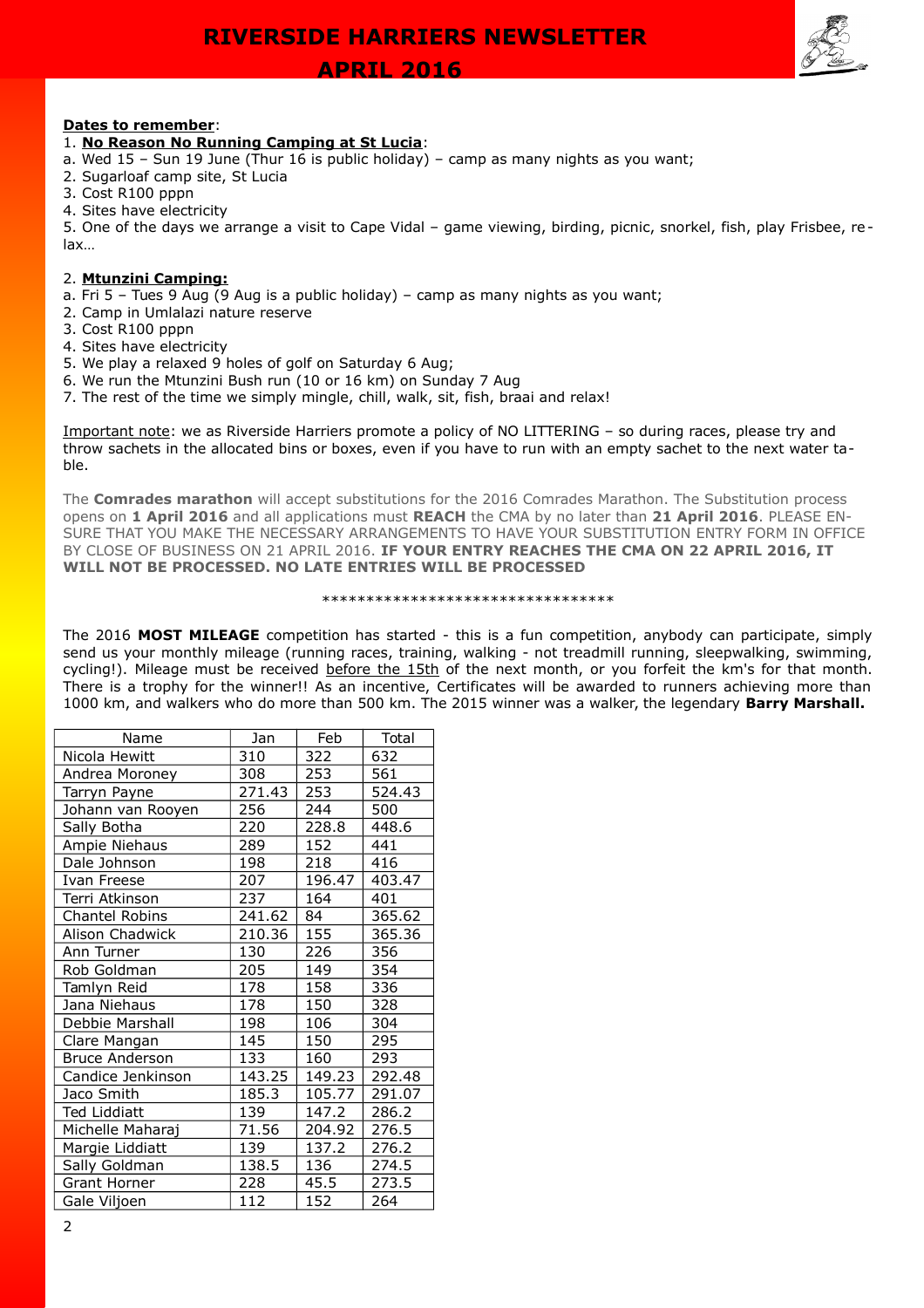

| Bobby Horsfield    | 135    | 108    | 243    |
|--------------------|--------|--------|--------|
| Lee-Anne Steward   | 103.41 | 134.36 | 237.77 |
| Pam Jones          | 129    | 108    | 237    |
| Emile Streicher    | 173    | 60     | 233    |
| Rob Scholtz        | 124    | 98     | 222    |
| Chris Doorasamy    | 96     | 96     | 192    |
| Margaret Marshall  | 106    | 85     | 191    |
| Elsie du Buisson   | 110.7  | 29.7   | 140.4  |
| Leslie Ogle (W)    | 81     | 51     | 132    |
| Angela Parry       |        | 131    | 131    |
| Andries Nkuna      |        | 130    | 130    |
| Juanita Sutton (W) |        | 100    | 100    |
| Barry Marshall (W) | 35     | 60     | 96     |
| Helen Marshall     | 93.79  |        | 93.79  |
| Rosslyn Doorasamy  | 14     | 58     | 72     |

#### 1. **The 2015 10x10 Challenge**

To encourage members to **participate** in 10 km races, we have introduced a 10 km competition in 2010: THE 10 X 10 KM CHALLENGE - participate in these 10 nominated 10 km events, earn 2 points for participating, earn 1 point for every time you improve your previous best time, then we will have the 10 km King at the end of the competition. Everybody welcome to participate. The 2015 winner was **Glynnis Scallan. Please send us your times, in case we do not get race results**.

- 1. 24 Jan : Kearsney
- 2. 6 March :Stella
- 3. 20 March : Gaterite / Verulam
- 4.. 17 April : Tongaat
- 5. 8 May :Durban City
- 6. 15 May : Starling Plumbers / Mt Edgecombe
- 7. 10 July : Forest 10 km
- 8. 21 Aug : Durban Runner
- 9. 11 Sept : SAPS
- 10. 29 October : Our own club Halloween run get points for taking part, no times recorded

| Name                | Kearsney | Stella         | Total          |
|---------------------|----------|----------------|----------------|
| Monique Ward        | 56:39    | 50:08          | 5              |
| Rob Scholtz         | 61:15    | 52:34          | 5              |
| Jaco van Schalkwyk  | 65:23    | 62:46          | 5              |
| Simon Chalker       | 66:53    | 60:14          | $\overline{5}$ |
| Tracey Chalker      | 66:55    | 60:14          | $\overline{5}$ |
| Renier Pretorius    | 67:49    | 67:19          | $\overline{5}$ |
| Patrick Rostenne    | 73:53    | 65:54          | $\overline{5}$ |
| Kim Robinson        | 74:30    | 68:06          | 5              |
| Emile Streicher     | 74:45    | 66:00          | $\overline{5}$ |
| Candice Jenkinson   | 75:02    | 67:20          | 5              |
| <b>Brett Ward</b>   | 74:45    | 66:00          | 5              |
| Liesl Quinn         | 77:47    | 72:58          | $\overline{5}$ |
| Llewellyn Anderson  | 77:49    | 72:57          | $\overline{5}$ |
| Helen Marshall      | 82:01    | 75:16          | $\overline{5}$ |
| Leslie Ogle         | 97:35    | 90:25          | 5              |
| Sarah McVicar       | 86:57    | 85:57          | $\overline{5}$ |
| Di Ching            | 89:06    | 82:49          | $\overline{5}$ |
| Gale Viljoen        | 90:46    | 75:15          | 5              |
| Tracy Blakeway      | 100:04   | 96:22          | 5              |
| Rose Whittington    | 100:05   | 96:22          | $\overline{5}$ |
| <b>Ted Liddiatt</b> | 71:51    | 75:15          | 4              |
| Margie Liddiatt     | 77:35    | 80:03          | 4              |
| Dave Nicholls       | 93:46    | 97:19          | 4              |
| Michelle Maharaj    | 68:45    | $\overline{a}$ | $\overline{2}$ |
| Neil Gibb           | 66:51    | $\overline{a}$ | $\overline{2}$ |
| Sandy Jenkins       | 75:01    |                | $\overline{2}$ |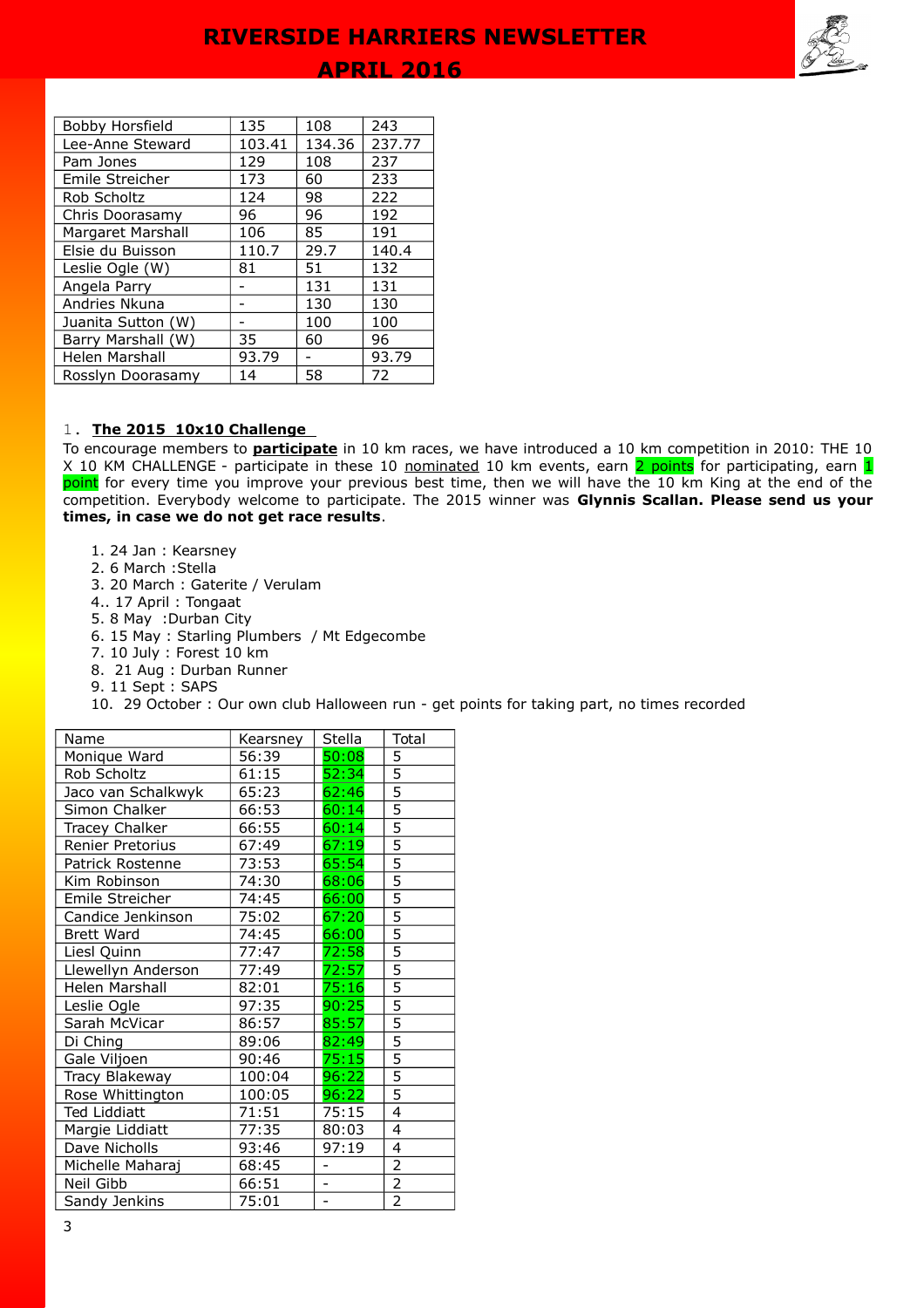| Maxine Stobart    | 66:52                    |                          | 2              |
|-------------------|--------------------------|--------------------------|----------------|
| Janine Fokkens    | 82:03                    | $\overline{a}$           | $\overline{2}$ |
| Melanie Wagner    | 71:00                    |                          | $\overline{2}$ |
| Nigel Sherriff    | 71:00                    |                          | $\overline{2}$ |
| Eileen Durand     | 78:31                    |                          | $\overline{2}$ |
| Antone van Rooyen | 78:35                    | $\overline{\phantom{0}}$ | $\overline{2}$ |
| Jane Brett        | 98:17                    |                          | $\overline{2}$ |
| Greg Labuschagne  |                          | 59:37                    | $\overline{2}$ |
| Tamlyn Reid       |                          | 59:12                    | $\overline{2}$ |
| Wessel Cronje     |                          | 56:14                    | $\overline{2}$ |
| Taryn Mundell     | $\overline{a}$           | 59:41                    | $\overline{2}$ |
| Lindsey Rogerson  |                          | 50:55                    | $\overline{2}$ |
| Amylyn Kyle       |                          | 50:09                    | $\overline{2}$ |
| Eric Prange       |                          | 47:03                    | $\overline{2}$ |
| Mandy Skye        | $\overline{a}$           | 62:16                    | $\overline{2}$ |
| Alison Chadwick   | $\overline{\phantom{0}}$ | 64:58                    | $\overline{2}$ |
| Jaco Pretorius    |                          | 67:20                    | $\overline{2}$ |
| Tezz Olds         |                          | 78:14                    | $\overline{2}$ |
| Lea Hollinshead   | $\overline{\phantom{0}}$ | 78:15                    | $\overline{2}$ |
| Fiona Calitz      |                          | 82:30                    | $\overline{2}$ |
| Zandile Dlamini   |                          | 85:57                    | $\overline{2}$ |
| Chris Doorasamy   |                          | 86:27                    | $\overline{2}$ |
| Robyn Mcmenemey   | -                        | 108:11                   | $\overline{2}$ |
| Elsie du Buisson  | $\overline{a}$           | 88:13                    | $\overline{2}$ |
| Juanita Sutton    |                          | 88:56                    | $\overline{2}$ |
| Janis Nicholls    |                          | 97:19                    | $\overline{2}$ |
| Heidi Sclanders   |                          | 82:45                    | $\overline{2}$ |

Here are the 2016 Time Trial best time trial times to date, as on **Wednesday 16 March.** For reference, we have included everybody's 2015 best times. Where the 2016 time is an improvement, we have highlighted in <mark>green.</mark> Great to see so many **greens** already!

| Pos            | Name - 5.1 km         | Time  | 2015  | Pos            | Name - 8 km           | Time  | 2015  |
|----------------|-----------------------|-------|-------|----------------|-----------------------|-------|-------|
| $\mathbf{1}$   | Geoff Speirs          | 21:06 |       | $\mathbf{1}$   | Wessel Cronje         | 33:08 | 40:27 |
| $\overline{2}$ | Andries Nkuna         | 21:21 | 22:42 | 2              | Geoff Speirs          | 34:00 |       |
| $\overline{3}$ | Wessel Cronje         | 21:57 | 23:45 | $\overline{3}$ | Andries Nkuna         | 34:59 |       |
| $\overline{4}$ | James Boyes           | 21:59 |       | $\overline{4}$ | Scott Couper          | 36:02 | 34:41 |
| $\overline{5}$ | Greg Labushagne       | 22:16 | 23:20 | $\overline{5}$ | Greg Labuschagne      | 36:03 |       |
| $\overline{6}$ | Eric Prange           | 22:16 | 23:52 | 6              | Dave Elliot           | 37:04 |       |
| $\overline{7}$ | Jaco Smith            | 22:27 | 22:20 | 7              | Dale Johnson          | 37:16 | 38:57 |
| $\overline{8}$ | Nigel Sheriff         | 22:35 | 24:05 | 8              | Nic Tingle            | 37:29 |       |
| $\overline{9}$ | Jana Niehaus          | 22:55 | 22:47 | 9              | Craig Speirs          | 38:27 | 38:18 |
| 10             | <b>Bruce Anderson</b> | 23:06 | 22:53 | 10             | Rob Goldman           | 38:46 | 40:58 |
| 11             | Rob Goldman           | 23:37 | 24:05 | 11             | Dumisani Shoyise      | 39:42 | 36:15 |
| 12             | Nicola Hewitt         | 23:41 | 21:17 | 12             | Terri Atkinson        | 39:51 | 38:08 |
| 13             | Ryan Morgan           | 23:44 | 24:26 | 13             | Ampie Niehaus         | 40:18 | 39:40 |
| 14             | Jaco van Schalkwyk    | 23:49 | 22:44 | 14             | Larry Wood            | 41:34 | 38:58 |
| 15             | Monique Ward          | 24:06 | 25:26 | 15             | Sally Botha           | 40:42 | 40:30 |
| 16             | <b>Brad Rochat</b>    | 24:09 | 24:49 | 16             | Ryan Morgan           | 40:42 | 37:55 |
| 17             | Nicolus Tingle        | 24:18 |       | 17             | Alvinesh Sookoo       | 41:05 | 44:08 |
| 18             | Larry Wood            | 24:31 | 25:05 | 18             | <b>Nick Tingle</b>    | 41:17 |       |
| 19             | Rob Scholtz           | 24:35 | 24:57 | 19             | Eric Prange           | 42:00 | 38:12 |
| 20             | Taryn Payne           | 24:36 |       | 20             | Jana Niehaus          | 42:45 | 35:27 |
| 21             | Neil Gibb             | 24:38 | 23:09 | 21             | Tarryn Payne          | 43:09 |       |
| 22             | Craig Speirs          | 24:39 | 22:53 | 22             | Neil Gibb             | 43:56 | 43:20 |
| 23             | Alvinesh Sookoo       | 24:39 | 24:33 | 23             | Chantel Robins        | 44:04 | 45:35 |
| 24             | Robyn Pitot           | 24:41 | 23:03 | 24             | Mandy Skye            | 45:04 |       |
| 25             | Terri Atkinson        | 24:49 | 23:09 | 25             | Tamlyn Reid           | 45:07 | 44:42 |
| 26             | Lindsey Rogerson      | 25:18 | 24:44 | 26             | <b>Bruce Anderson</b> | 45:44 |       |
| 27             | Maxine Stobart        | 25:37 | 26:48 | 27             | Vicki Freemantle      | 46:31 | 44:14 |
| 28             | Njabulo Dlamini       | 25:39 | 25:58 | 28             | Taron Ridsdale        | 47:23 | 46:48 |
| 29             | Simon Hoff            | 25:46 |       | 29             | Simone Liebenberg     | 47:50 |       |

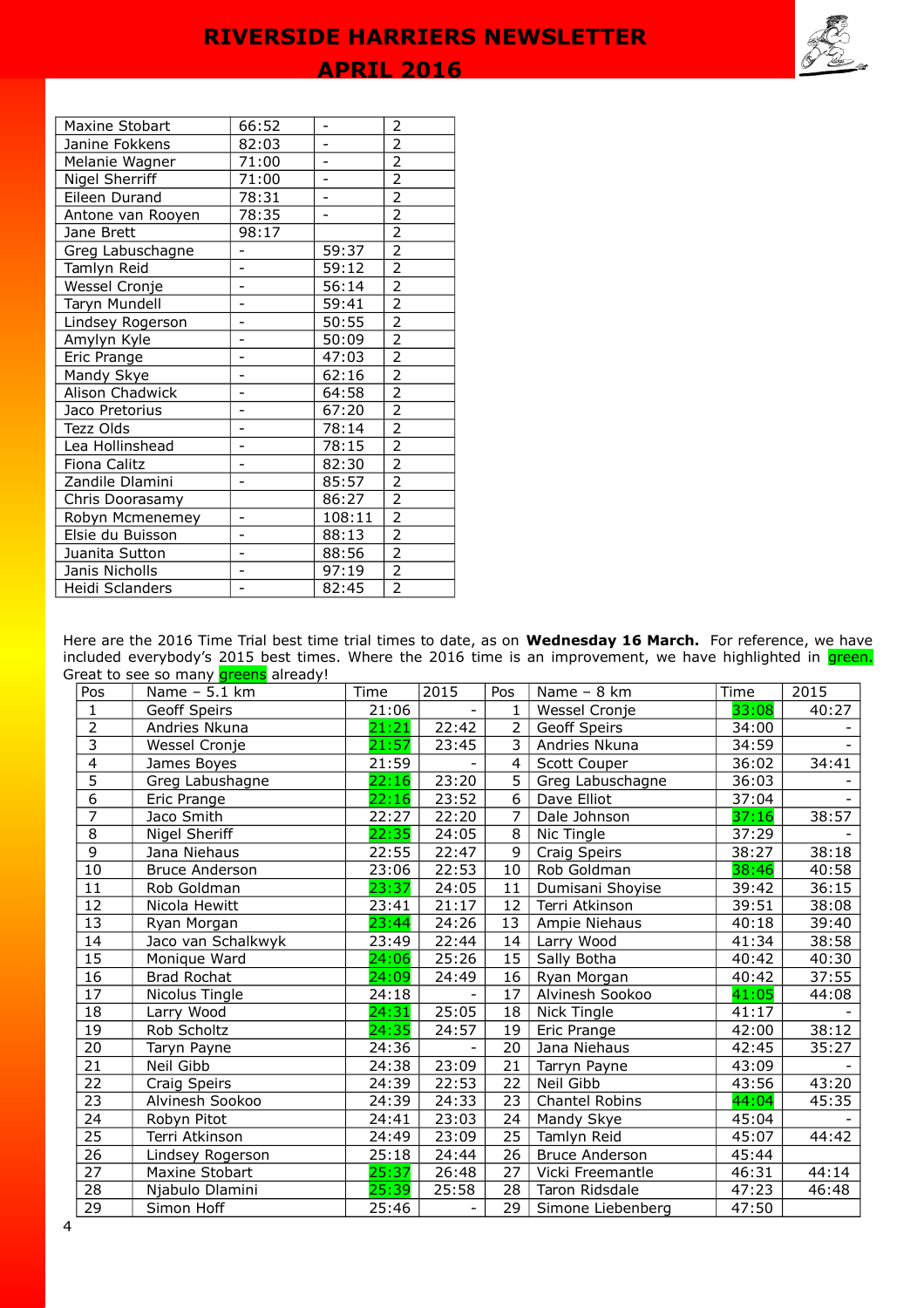# **APRIL 2016**



| 30              | Ampie Niehaus        | 25:47 | 24:30                    | 30 | Clare Mangan    | 48:40 | 45:07 |
|-----------------|----------------------|-------|--------------------------|----|-----------------|-------|-------|
| 31              | Chantel Robins       | 25:53 | 27:50                    | 31 | Debbie Marshall | 49:07 | 48:54 |
| 32              | Rojean Hanekom       | 25:58 |                          | 32 | Sandy Jenkins   | 52:37 | 48:29 |
| 33              | Taron Ridsdale       | 27:01 | 26:54                    | 33 | Eileen Durand   | 55:11 |       |
| 34              | Sally Botha          | 27:03 | 23:05                    | 34 | Gale Viljoen    | 69:56 | 59:05 |
| $\overline{35}$ | Mike Fell            | 27:06 |                          | 35 | Lynn Wallis     | 69:56 | 63:00 |
| $\overline{36}$ | Izanne Jacobs        | 27:11 |                          |    |                 |       |       |
| 37              | Taryn Mundell        | 27:20 | 26:20                    |    |                 |       |       |
| 38              | Emile Streicher      | 27:23 | 27:40                    |    |                 |       |       |
| 39              | Vicki Freemantle     | 27:32 | 27:05                    |    |                 |       |       |
| 40              | Lawrence Avis        | 27:37 | 28:27                    |    |                 |       |       |
| 41              | Mandy Skye           | 27:55 |                          |    |                 |       |       |
| 42              | Taryn Brown          | 28:17 | 24:53                    |    |                 |       |       |
| 43              | Krystel Terblanche   | 28:28 | 27:01                    |    |                 |       |       |
| 44              | Michelle Maharaj     | 28:45 | 28:21                    |    |                 |       |       |
| 45              | Melanie Wagner       | 28:53 |                          |    |                 |       |       |
| $\overline{46}$ | Geraldine Cronje     | 28:54 | 26:14                    |    |                 |       |       |
| 47              | Simone Liebenberg    | 29:07 |                          |    |                 |       |       |
| 48              | Tamlyn Reid          | 29:08 | 27:05                    |    |                 |       |       |
| 49              | Izanne Jacobs        | 29:22 |                          |    |                 |       |       |
| 50              | Elizabeth Perkins    | 29:32 | 27:33                    |    |                 |       |       |
| 51              | <b>Brett Ward</b>    | 29:43 | 33:04                    |    |                 |       |       |
| 52              | Andrew Perkins       | 29:53 | 28:21                    |    |                 |       |       |
| 53              | Alison Chadwick      | 29:56 | 31:38                    |    |                 |       |       |
| 54              | Bronwyn Kirk         | 30:00 | 39:00                    |    |                 |       |       |
| 55              | Clare Mangan         | 30:08 | 29:52                    |    |                 |       |       |
| 56              | Mike Lock            | 30:08 | 28:00                    |    |                 |       |       |
| $\overline{57}$ | Debra Symington      | 30:58 | 30:18                    |    |                 |       |       |
| 58              | Jaco Pretorius       | 31:00 | 31:22                    |    |                 |       |       |
| 59              | Kim Robinson         | 31:02 |                          |    |                 |       |       |
| 60              | Patrick Rostenne     | 31:10 | 32:29                    |    |                 |       |       |
| 61              | Candice Jenkinson    | 31:20 | 30:22                    |    |                 |       |       |
| 62              | Di Cilliers          | 31:44 |                          |    |                 |       |       |
| 63              | Sandy Jenkins        | 32:08 | 29:25                    |    |                 |       |       |
| 64              | Dale Johnson         | 32:50 | 25:08                    |    |                 |       |       |
| 65              | Eileen Durand        | 33:01 | 33:51                    |    |                 |       |       |
| 66              | Justine Brophy       | 33:16 | 29:16                    |    |                 |       |       |
| 67              | Helen Marshall       | 33:47 | 32:28                    |    |                 |       |       |
| 68              | <b>Brent Payne</b>   | 34:57 | $\overline{\phantom{a}}$ |    |                 |       |       |
| 69              | Noreen Everton       | 35:00 | 33:00                    |    |                 |       |       |
| 70              | Tracy Wittstock (W)  | 35:11 | 36:28                    |    |                 |       |       |
| 71              | Sally Goldman (W)    | 35:30 | 37:59                    |    |                 |       |       |
| 72              | Gale Viljoen         | 36:10 | 35:01                    |    |                 |       |       |
| 73              | Keith Calitz         | 37:06 | $\sim$                   |    |                 |       |       |
| 74              | Lea Hollinshead      | 37:07 | $\overline{\phantom{a}}$ |    |                 |       |       |
| 75              | Richard Aitken       | 37:20 |                          |    |                 |       |       |
| $76\,$          | Lynne Wallis (W)     | 37:23 | 40:24                    |    |                 |       |       |
| 77              | Tezz Olds            | 38:24 |                          |    |                 |       |       |
| 78              | Chris Doorasamy      | 39:41 | 39:23                    |    |                 |       |       |
| 79              | Claire Kotze         | 39:17 | 37:28                    |    |                 |       |       |
| 80              | Fiona Calitz (W)     | 37:04 | 39:06                    |    |                 |       |       |
| 81              | Taryn Stubbs         | 39:44 | 38:08                    |    |                 |       |       |
| 82              | Louis Botha          | 40:07 | 38:20                    |    |                 |       |       |
| 83              | Sarah McVicar        | 40:17 | 39:39                    |    |                 |       |       |
| 84              | Elsie du Buisson (W) | 41:05 | 38:35                    |    |                 |       |       |
| 85              | Di Ching (W)         | 42:10 | 40:25                    |    |                 |       |       |
| 86              | Jackie Botha         | 42:10 |                          |    |                 |       |       |
| 87              | Juanita Sutton (W)   | 43:16 |                          |    |                 |       |       |
| 88              | Leslie Ogle (W)      | 43:57 | 44:42                    |    |                 |       |       |
| 89              | Rosslyn Doorasamy    | 44:25 |                          |    |                 |       |       |
| 90              | Rose Whittington (W) | 45:15 | 42:48                    |    |                 |       |       |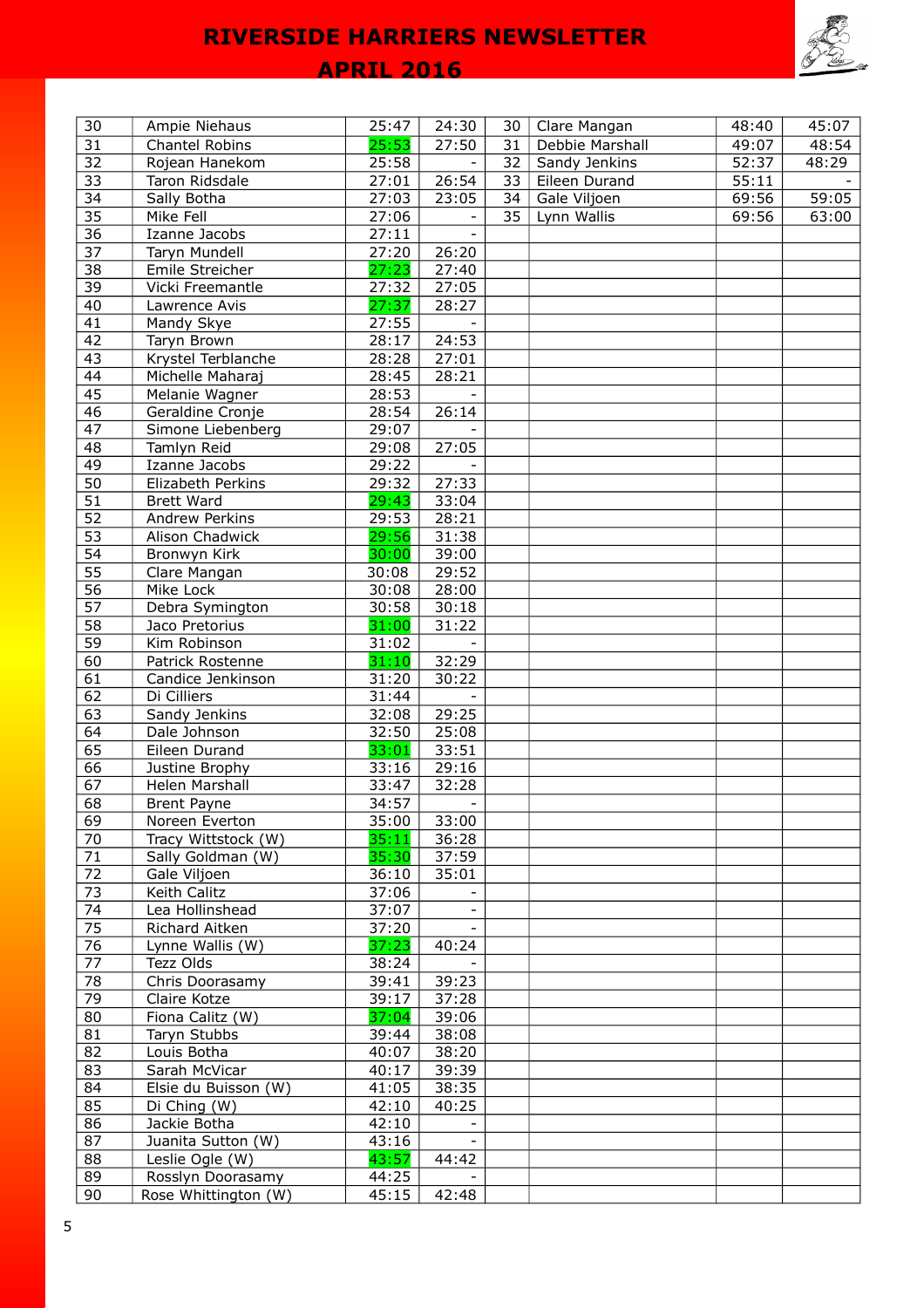## **APRIL 2016**



| 91    | Zandile Dlamini       | 46:06 | 34:00 |  |  |  |
|-------|-----------------------|-------|-------|--|--|--|
|       |                       |       |       |  |  |  |
| 92    | Tracy Blakeway (W)    | 46:23 | 43:09 |  |  |  |
| 93    | Neela Naidoo (W)      | 47:24 | 44:13 |  |  |  |
| 94    | Ingrid Knott (W)      | 47:24 | 46:00 |  |  |  |
| 95    | Sumita Ramgareeb (W)  | 47:45 | 47:00 |  |  |  |
| 96    | Adele Allison (W)     | 49:00 | 41:35 |  |  |  |
| 97    | Felicity Holbrook (W) | 49:10 |       |  |  |  |
| 98    | Juliette Spence (W)   | 59:54 | 43:20 |  |  |  |
| (111) | $M_{\odot}$           |       |       |  |  |  |

(W) – Walker

The 2016 Time Trial Challenge has started - run 20 or more Time trials until prize-giving, and win a t-shirt – there is a trophy for the person who runs the most time trials. Status as on **Wednesday 16 March:**

| No.             | Name                  | 5.1 km                    | 8 km           | Total          |
|-----------------|-----------------------|---------------------------|----------------|----------------|
| 1               | Alvinesh Sookoo       | 9                         | 2              | 11             |
| 2               | Eileen Durand         | 8                         | 2              | 10             |
| 3               | Greg Labuschagne      | 7                         | 3              | 10             |
| 4               | Alison Chadwick       | 10                        |                | 10             |
| 5               | Craig Speirs          | 3                         | 7              | 10             |
| 6               | Emile Streicher       | $\overline{9}$            |                | 9              |
| $\overline{7}$  | Candice Jenkinson     | $\overline{9}$            |                | $\overline{9}$ |
| 8               | Tracy Wittstock       | $\overline{9}$            |                | $\overline{9}$ |
| 9               | Rose Whittington      | 9                         |                | 9              |
| 10              | <b>Geoff Speirs</b>   | $\overline{\overline{3}}$ | 6              | $\overline{9}$ |
| 11              | Tamlyn Reid           | $\overline{5}$            | 4              | 9              |
| 12              | Leslie Ogle           | 8                         |                | 8              |
| 13              | Dale Johnson          | $\overline{2}$            | 6              | 8              |
| 14              | Eric Prange           | $\overline{7}$            | 1              | 8              |
| 15              | Andrew Perkins        | 8                         |                | 8              |
| 16              | Vicki Freemantle      | $\overline{5}$            | 3              | 8              |
| 17              | Di Ching              | $\overline{8}$            |                | 8              |
| 18              | Louis Botha           | 7                         |                | $\overline{7}$ |
| 19              | Ryan Morgan           | $\overline{1}$            | 6              | $\overline{7}$ |
| 20              | Andries Nkuna         | 3                         | 4              | 7              |
| 21              | Jackie Botha          | 7                         |                | 7              |
| 22              | Kim Robinson          | $\overline{7}$            |                | $\overline{7}$ |
| 23              | Terri Atkinson        | 5                         | 2              | 7              |
| 24              | Sally Goldman         | $\overline{7}$            |                | 7              |
| 25              | Lynn Wallis           | 6                         | $\mathbf{1}$   | $\overline{7}$ |
| 26              | Elsie Du Bussion      | $\overline{7}$            |                | $\overline{7}$ |
| 27              | Jaco Smith            | $\overline{7}$            |                | 7              |
| 28              | Ampie Niehaus         | $\overline{5}$            | 2              | 7              |
| 29              | Taron Ridsdale        | $\overline{6}$            | $\overline{1}$ | $\overline{7}$ |
| 30              | Nicolus Tingle        | $\overline{2}$            | $\overline{5}$ | 7              |
| 31              | Fiona Calitz          | $\overline{7}$            |                | 7              |
| $\overline{32}$ | Clare Mangan          | $\overline{\mathbf{4}}$   | $\overline{2}$ | 6              |
| $\overline{33}$ | Rob Goldman           | $\overline{\mathcal{L}}$  | $\overline{2}$ | 6              |
| 34              | <b>Bruce Anderson</b> | $\overline{5}$            | $\mathbf{1}$   | 6              |
| 35              | Jaco van Schalkwyk    | 6                         |                | 6              |
| 36              | Gale Viljoen          | $\overline{5}$            | $\mathbf{1}$   | 6              |
| 37              | Nicola Hewitt         | $\overline{6}$            |                | 6              |
| 38              | Michelle Maharaj      | $\overline{6}$            |                | 6              |
| 39              | Simone Liebenberg     | 4                         | $\overline{2}$ | $\overline{6}$ |
| 40              | Njabulo Dlamini       | $\overline{6}$            |                | 6              |
| 41              | Simon Hoffe           | $\overline{5}$            |                | $\overline{5}$ |
| 42              | Tezz Olds             | 5                         |                | $\overline{5}$ |
| 43              | Tarryn Payne          | $\overline{4}$            | $\mathbf{1}$   | $\overline{5}$ |
| 44              | Lea Hollinshead       | 5                         |                | $\overline{5}$ |
| 45              | Debbie Marshall       | $\overline{2}$            | 3              | $\overline{5}$ |
| 46              | Nigel Sherriff        | $\overline{5}$            |                | $\overline{5}$ |
| 47              | Noreen Everton        | $\overline{5}$            |                | $\overline{5}$ |
| 48              | <b>Heather Speirs</b> | $\overline{4}$            |                | $\overline{4}$ |
| 49              | <b>Chantel Robins</b> | 3                         | 1              | 4              |
|                 |                       |                           |                |                |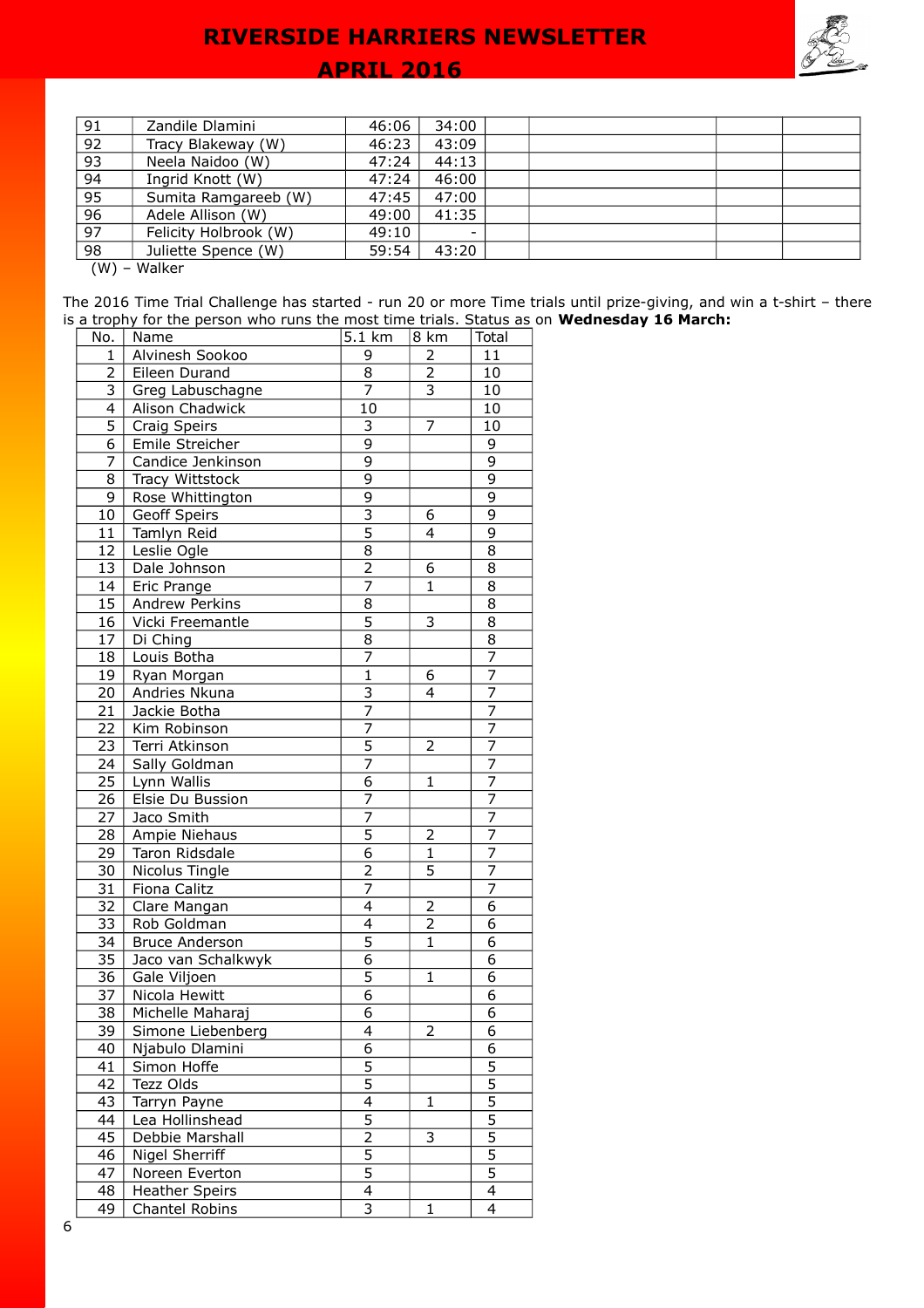**APRIL 2016** 

| 50              | Izanne Jacobs      | 4                         |                | 4                         |
|-----------------|--------------------|---------------------------|----------------|---------------------------|
| 51              | Robyn Pitot        | $\overline{4}$            |                | 4                         |
| 52              | Felicity Holbrook  | $\overline{\mathcal{L}}$  |                | $\overline{4}$            |
| 53              | Wessel Cronje      | $\overline{2}$            | 2              | 4                         |
| 54              | Mike Fell          | 4                         |                | 4                         |
| 55              | Larry Wood         | $\overline{2}$            | $\overline{2}$ | 4                         |
| 56              | Sally Botha        | $\overline{2}$            | 2              | 4                         |
| 57              | Helen Marshall     | $\overline{4}$            |                | $\overline{4}$            |
| 58              | Sumita Ramgareeb   | $\overline{4}$            |                | 4                         |
| 59              | Mandy Skye         | $\overline{\mathbf{3}}$   | 1              | $\overline{4}$            |
| 60              | Melanie Wagner     | $\overline{4}$            |                | 4                         |
| 61              | Richard Aitken     | $\overline{4}$            |                | $\overline{4}$            |
| 62              | Krystel Terblanche | $\overline{4}$            |                | $\overline{4}$            |
| 63              | Jana Niehaus       | 3                         | 1              | 4                         |
| 64              | Scott Couper       |                           | 4              | 4                         |
| 65              | Taryn Brown        | 3                         |                | $\overline{3}$            |
| 66              | Elizabeth Perkins  | $\overline{3}$            |                | $\overline{\overline{3}}$ |
| 67              | Neela Naidoo       | $\overline{3}$            |                | $\overline{\overline{3}}$ |
| 68              | Taryn Stubbs       |                           |                |                           |
| 69              | Claire Kotze       | $rac{3}{3}$               |                | $\frac{3}{3}$             |
| 70              | Chris Doorasamy    | $\overline{\overline{3}}$ |                |                           |
| 71              | Lawrence Avis      | $\overline{\overline{3}}$ |                | $\overline{3}$            |
| $\overline{72}$ | Rob Scholtz        | $\overline{\overline{3}}$ |                | $\overline{3}$            |
| 73              | Juliette Spence    | $\overline{\overline{3}}$ |                | $\overline{\overline{3}}$ |
| 74              | Bronwyn Kirk       | $\overline{\overline{3}}$ |                | $\overline{3}$            |
| 75              | Mike Lock          | 3                         |                | $\overline{3}$            |
| 76              | Keith Calitz       | $\overline{\overline{3}}$ |                | $\overline{3}$            |
| 77              | Dave Elliott       | $\overline{1}$            | $\overline{2}$ | $\overline{3}$            |
| 78              | Maxine Stobart     | 3                         |                | $\overline{\overline{3}}$ |
| 79              | <b>Brett Ward</b>  |                           |                |                           |
| 80              | Neil Gibb          | $\frac{3}{2}$             | $\mathbf{1}$   | $\frac{3}{2}$             |
| 81              | <b>Brent Payne</b> |                           |                |                           |
| 82              | Tracy Blakeway     | $\overline{2}$            |                | $\overline{2}$            |
| 83              | Dumisani Shoyise   |                           | $\overline{2}$ | $\overline{2}$            |
| 84              | Tayn Mundell       | $\overline{2}$            |                | $\overline{2}$            |
| 85              | Juanita Sutton     | $\overline{2}$            |                | $\overline{2}$            |
| 86              | Ingrid Knott       | $\overline{2}$            |                | $\overline{2}$            |
| 87              | Adele Allison      | 2                         |                | $\overline{2}$            |
| 88              | Sandy Jenkins      | $\mathbf{1}$              | $\mathbf{1}$   | $\overline{2}$            |
| 89              | <b>Brad Rochat</b> | 2                         |                | $\overline{\mathbf{c}}$   |
| 90              | Rojean Hanekom     | $\overline{2}$            |                | $\overline{2}$            |
| 91              | Sarah McVicar      | $\overline{1}$            |                | $\overline{1}$            |
| 92              | Cathy Coates       | $\overline{1}$            |                | $\overline{\mathbf{1}}$   |
| 93              | Di Cilliers        | $\mathbf{1}$              |                | $\mathbf{1}$              |
| 94              | Jaco Pretorius     | $\overline{1}$            |                | $\overline{1}$            |
| 95              | Geraldine Cronje   | $\mathbf{1}$              |                | $\mathbf{1}$              |
| 96              | James Boyes        | $\mathbf{1}$              |                | $\mathbf{1}$              |
| 97              | Patrick Rostenne   | $\mathbf{1}$              |                | $\mathbf{1}$              |
| 98              | Carolyn Goltman    | 1                         |                | $\mathbf{1}$              |
| 99              | Zandile Dlamini    | $\mathbf{1}$              |                | $\mathbf{1}$              |
| 100             |                    | $\mathbf{1}$              |                | $\mathbf{1}$              |
|                 | Debrah Symington   | $\overline{1}$            |                | $\mathbf{1}$              |
| 101             | Justine Brophy     | $\overline{1}$            |                | $\mathbf{1}$              |
| 102             | Rosslyn Doorasamy  | $\overline{1}$            |                | $\overline{1}$            |
| 103             | Monique Ward       | $\mathbf{1}$              |                | $\mathbf{1}$              |
| 104<br>105      | Dave Nicholls      | $\mathbf{1}$              |                | $\mathbf 1$               |
|                 | Janis Nicholls     |                           |                |                           |
| 106             | Lindsey Rogerson   | $\mathbf{1}$              |                | $\mathbf{1}$              |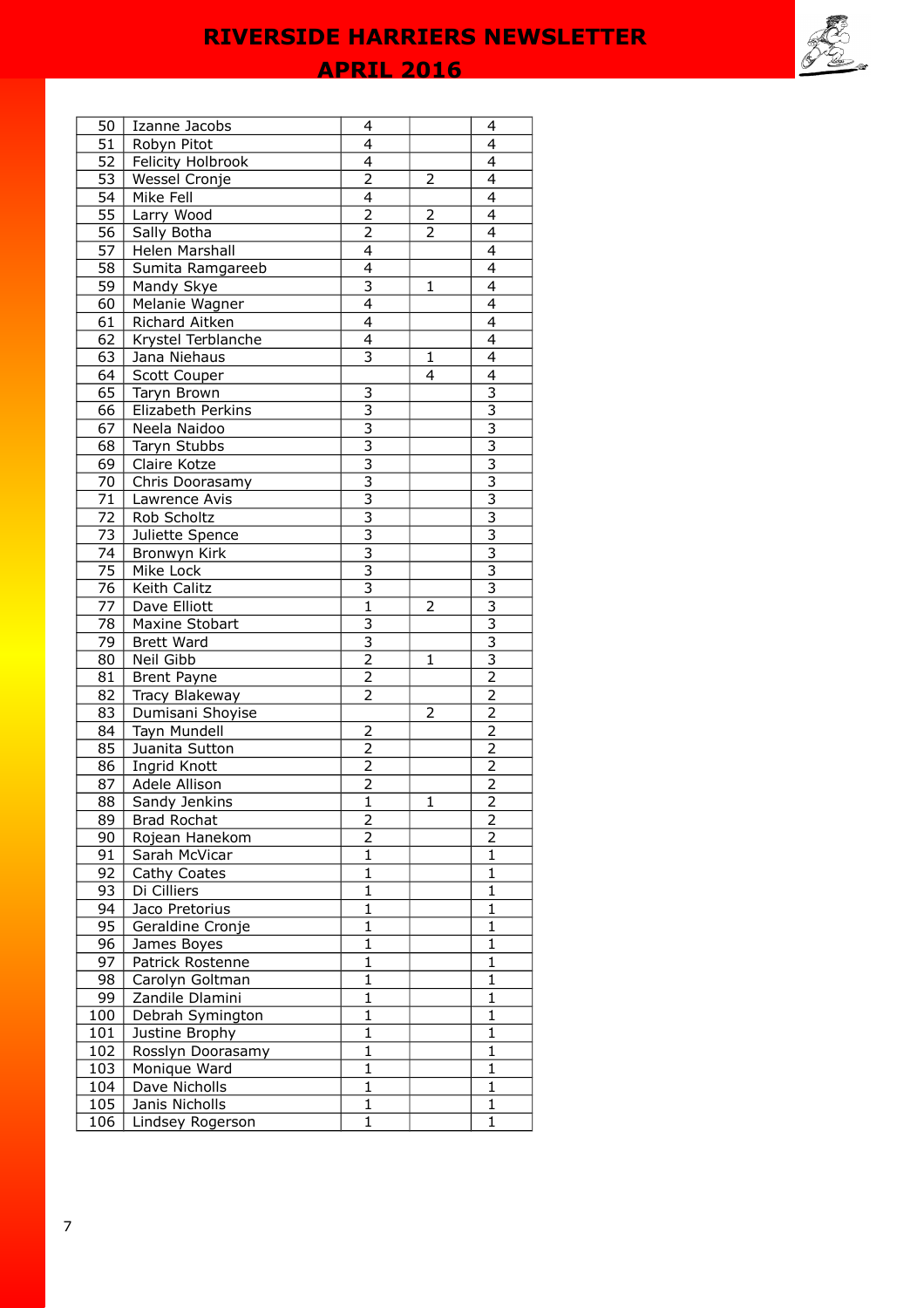

#### **Race Results: The Witness Pmb 42.2 km: 28 February 2016:**

| Position | Name                      | Time    |
|----------|---------------------------|---------|
| 423      | Geoffrey SPEIRS           | 3:38:59 |
| 648      | Sally BOTHA               | 3:54:41 |
| 649      | Nicola HEWITT             | 3:54:41 |
| 695      | Tarryn PAYNE              | 3:57:06 |
| 728      | Dale JOHNSON              | 3:58:54 |
| 867      | Evelyn OBYRNE             | 4:06:09 |
| 940      | Larry WOOD                | 4:11:17 |
| 958      | Craig SPEIRS              | 4:11:37 |
| 974      | Richard WIDDOWS           | 4:12:38 |
| 1016     | <b>Gregory LABUSCAGNE</b> | 4:14:59 |
| 1029     | David ELLIOTT             | 4:15:44 |
| 1038     | Nicholas TINGLE           | 4:16:14 |
| 1063     | <b>Bruce ANDERSON</b>     | 4:17:23 |
| 1074     | Andrea MORONEY            | 4:17:55 |
| 1128     | <b>Scott COUPER</b>       | 4:21:03 |
| 1141     | Dumisani SHOYISA          | 4:22:22 |
| 1167     | Matt YOUNG                | 4:23:28 |
| 1352     | <b>Vincent PAPENFUS</b>   | 4:33:36 |
| 1514     | Neil GIBB                 | 4:42:48 |
| 1515     | Maxine STOBART            | 4:42:49 |
| 1563     | Pam JONES                 | 4:44:48 |
| 1598     | Michelle SUKHRAJ          | 4:46:46 |
| 1693     | Ivan FREESE               | 4:52:23 |
| 1770     | <b>Taron RIDSDALE</b>     | 4:56:06 |

### **The Witness Pmb 21.1 km : 28 February 2016:**

| Pos | Name                   | Time    |
|-----|------------------------|---------|
| 230 | Rob GOLDMAN            | 1:51:50 |
| 385 | Caron BOTHA            | 2:04:06 |
| 410 | John MCCLELLAND        | 2:05:34 |
| 435 | Mandy SKYE             | 2:06:51 |
| 463 | Simone LIEBENBERG      | 2:08:08 |
| 647 | Debbie MARSHALL        | 2:20:22 |
| 683 | Dianne CILLIERS        | 2:21:42 |
| 712 | Nigel SHERRIFF         | 2:23:01 |
| 714 | Melanie WAGNER         | 2:23:05 |
| 761 | Ted LIDDIATT           | 2:25:52 |
| 773 | Candice JENKINSON      | 2:26:25 |
| 887 | <b>Shan MCCLELLAND</b> | 2:32:54 |
| 925 | Margie LIDDIATT        | 2:34:58 |
| 937 | Johann VAN ROOYEN      | 2:36:06 |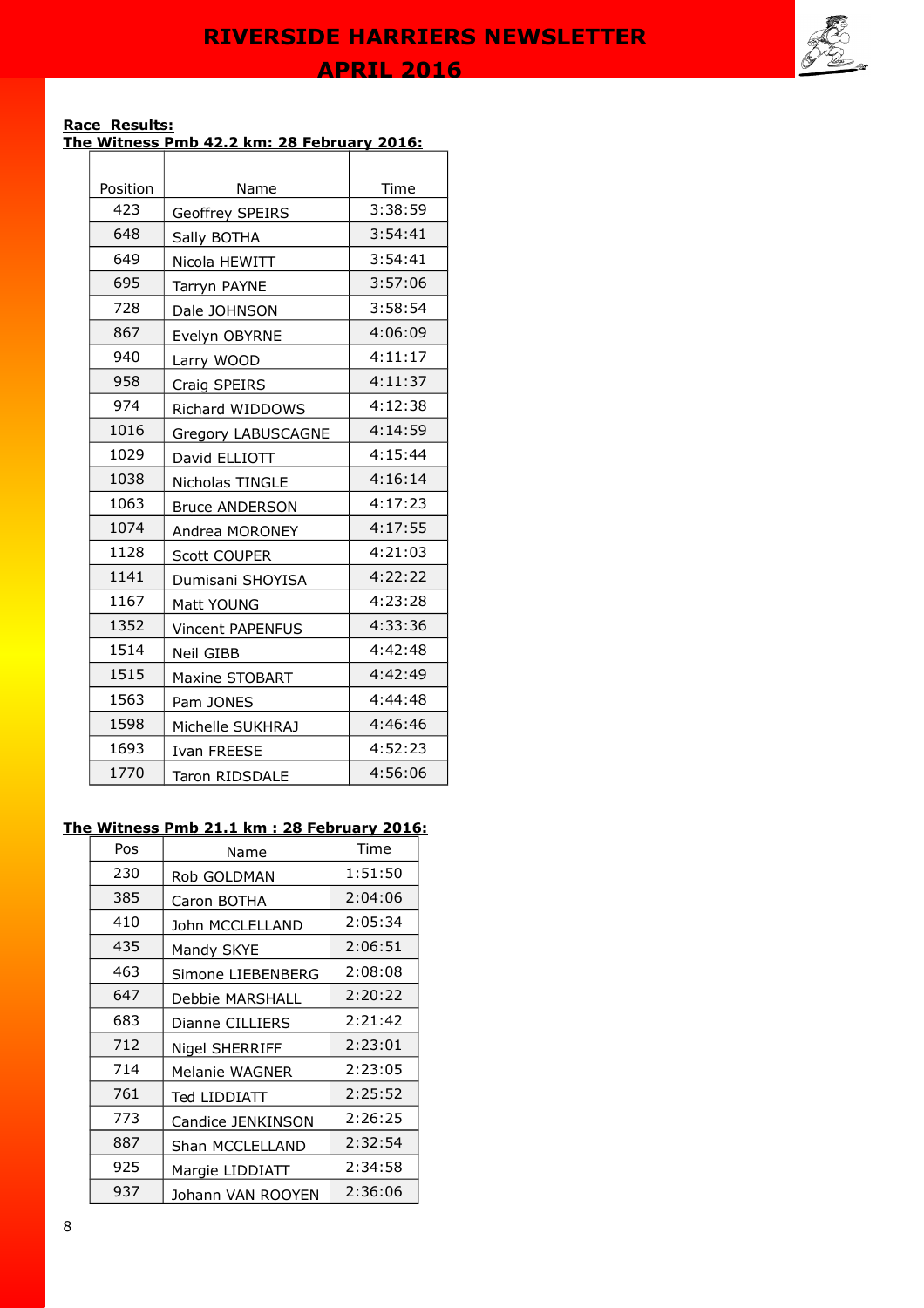

| 938  | Antone VAN ROOYEN     | 2:36:08 |
|------|-----------------------|---------|
| 1007 | Sally GOLDMAN         | 2:40:20 |
| 1025 | <b>Helen MARSHALL</b> | 2:41:28 |
| 1028 | Gale VILJOEN          | 2:41:31 |
| 1050 | Eleanor GILLIES       | 2:43:02 |
| 1347 | Dave NICHOLLS         | 3:13:57 |

### **Stella Royal 10 km run : 6 March 2016:**

| Pos | Time    | Name         | Surname              |  |
|-----|---------|--------------|----------------------|--|
| 34  | 0:47:03 | Eric         | Prange               |  |
| 46  | 0:50:08 | Monique      | <b>Galliers Ward</b> |  |
| 47  | 0:50:09 | Amylyn       | Kyle                 |  |
| 51  | 0:50:55 | Lindsay      | Rogerson             |  |
| 58  | 0:52:34 | Robert       | <b>Scholtz</b>       |  |
| 77  | 0:56:14 | Wessel       | Cronje               |  |
| 96  | 0:59:12 | Tamlyn       | <b>Reid</b>          |  |
| 108 | 0:59:37 | Gregory      | Labuscagne           |  |
| ??? | 0:59:41 | Taryn        | Mundell              |  |
| 117 | 1:00:14 | Tracy        | Chalker              |  |
| 118 | 1:00:14 | Simon        | Chalker              |  |
| 129 | 1:02:16 | Mandy        | <b>Skye</b>          |  |
| 136 | 1:02:46 | Jaco         | <b>Van Schalkwyk</b> |  |
| 160 | 1:04:58 | Alison       | Chadwick             |  |
| 168 | 1:05:54 | Patrick      | Rostenne             |  |
| 170 | 1:06:00 | Emile        | <b>Streicher</b>     |  |
| 171 | 1:06:00 | <b>Brett</b> | <b>Ward</b>          |  |
| 187 | 1:07:19 | Renier       | <b>Pretorius</b>     |  |
| 188 | 1:07:20 | Jaco         | <b>Pretorius</b>     |  |
| 189 | 1:07:20 | Candice      | <b>Jenkinson</b>     |  |
| 196 | 1:08:06 | Kim          | Robinson             |  |
| 256 | 1:12:57 | Llewellyn    | <b>Anderson</b>      |  |
| 257 | 1:12:58 | Liesl        | Quinn                |  |
| 288 | 1:15:15 | Ted          | Liddiatt             |  |
| 289 | 1:15:15 | Gale         | Viljoen              |  |
| 291 | 1:15:16 | Helen        | <b>Marshall</b>      |  |
| 322 | 1:18:14 | Tezz         | Olds                 |  |
| 323 | 1:18:15 | Lea          | <b>Hollinshead</b>   |  |
| 339 | 1:20:03 | Margie       | Liddiatt             |  |
| 362 | 1:22:30 | Fiona        | Calitz               |  |
| 364 | 1:22:45 | Heidi        | Sclanders            |  |
| 365 | 1:22:49 | Diane        | Ching                |  |
| 390 | 1:25:57 | Zandile      | <b>Dlamini</b>       |  |
| 396 | 1:26:27 | Chris        | Doorasamy            |  |
| 460 | 1:48:11 | Robyn        | <b>Mcmenemey</b>     |  |

There were 475 finishers

## **Stella Royal 10 km walk : 6 March 2016:**

|--|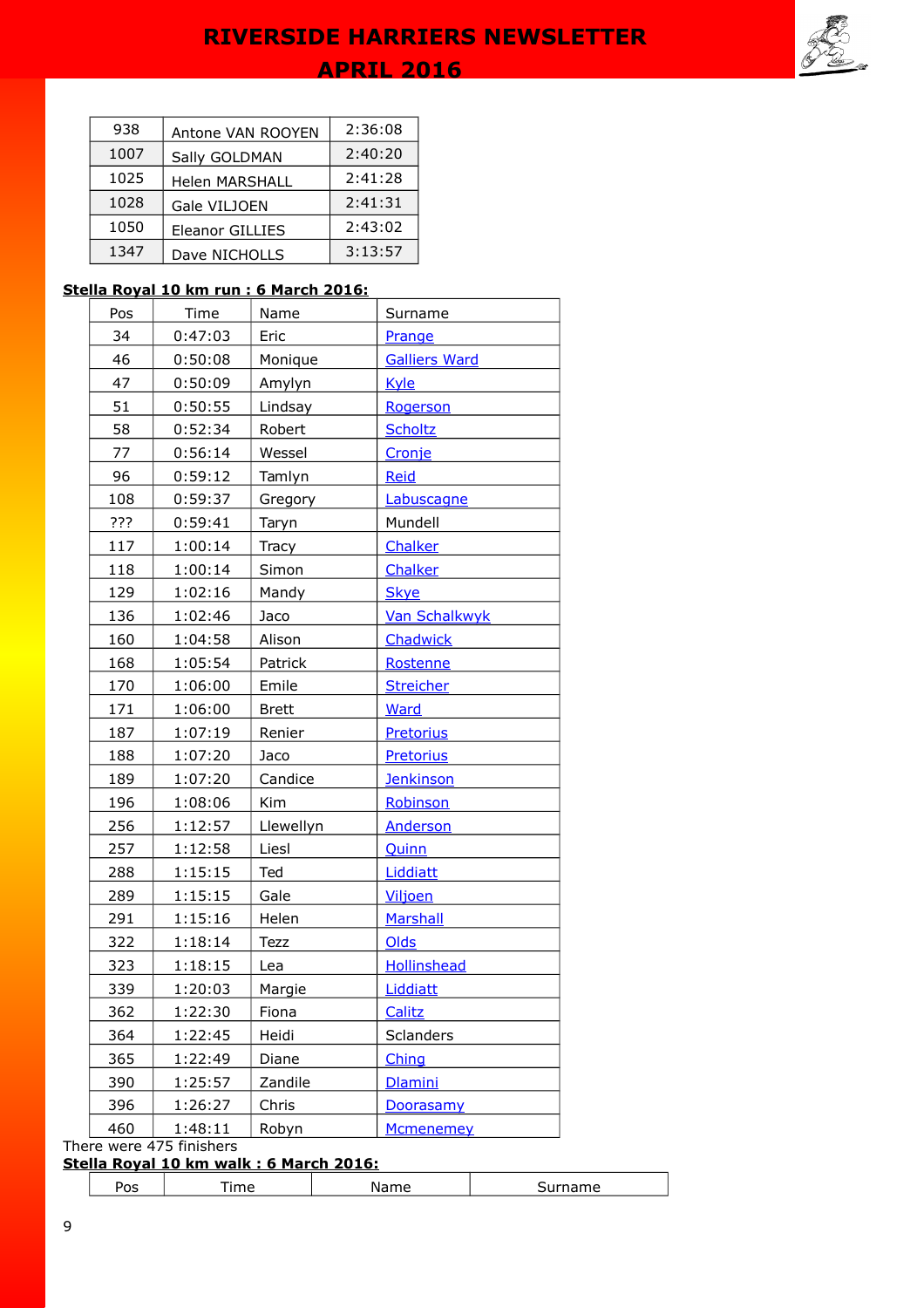# **APRIL 2016 RIVERSIDE HARRIERS NEWSLETTER**

| 20 | 1:25:57 | Sarah    | <b>Mcvicar</b>  |
|----|---------|----------|-----------------|
| 22 | 1:28:13 | Elsie    | Du Buisson      |
| 23 | 1:28:56 | Juanita  | <b>Sutton</b>   |
| 31 | 1:30:25 | Leslie   | Ogle            |
| 38 | 1:36:22 | Tracy    | <b>Blakeway</b> |
| 39 | 1:36:22 | Rosemary | Whittington     |
| 40 | 1:37:19 | Janis    | <b>Nicolls</b>  |
| 41 | 1:37:19 | Dave     | <b>Nicolls</b>  |

There were 58 finishers

### **Stella Royal 25 km : 6 March 2016:**

| Pos | Time    | Name     | Surname           |
|-----|---------|----------|-------------------|
| 64  | 2:02:09 | Andries  | <b>Nkuna</b>      |
| 88  | 2:07:30 | Nicola   | <b>Hewitt</b>     |
| 173 | 2:21:40 | Scott    | Couper            |
| 181 | 2:23:28 | Tarryn   | <b>Payne</b>      |
| 183 | 2:23:53 | Ampie    | <b>Niehaus</b>    |
| 217 | 2:26:57 | Jaco     | <b>Smith</b>      |
| 229 | 2:28:29 | Graham   | Christensen       |
| 247 | 2:29:35 | Sally    | <b>Botha</b>      |
| 277 | 2:32:56 | John     | Mcclelland        |
| 280 | 2:33:10 | Caron    | <b>Botha</b>      |
| 291 | 2:34:17 | Johann   | <b>Van Rooyen</b> |
| 321 | 2:37:03 | Neil     | Gibb              |
| 335 | 2:38:23 | Simone   | Liebenberg        |
| 337 | 2:38:36 | Chantel  | <b>Robins</b>     |
| 359 | 2:41:57 | Ryan     | Morgan            |
| 361 | 2:41:59 | Angie    | Potgieter         |
| 452 | 2:50:42 | Leeanne  | <b>Stewart</b>    |
| 455 | 2:50:58 | Michelle | Sukhraj           |
| 477 | 2:53:44 | Angela   | Parry             |
| 495 | 2:56:23 | Taron    | Ridsdale          |
| 610 | 3:15:10 | Bronwyn  | <b>Kirk</b>       |
| 633 | 3:21:03 | Noreen   | Everton           |

There were 664 finishers

### **Umgeni Water 15 km : 13 March 2016:**

| Pos | Name             | Time $-$ 15 km | Pos | Name             | Time $-32$ km |
|-----|------------------|----------------|-----|------------------|---------------|
| 46  | Rob Goldman      | 1 hr 16:31     | 94  | Terri Atkinson   | 3 hr 03:36    |
| 47  | Monique Ward     | 1 hr 16:48     | 113 | Greg Labuscagne  | 3 hr 09:40    |
| 48  | Robyn Pitot      | 1 hr 17:20     | 145 | Andrea Moroney   | 3 hr 18:58    |
| 123 | Ryan Morgan      | 1 hr 29:12     | 192 | Neil Gibb        | 3 hr 26:49    |
| 124 | Angie Potgieter  | 1 hr 29:13     | 193 | Maxine Stobart   | 3 hr 26:51    |
| 132 | Tamlyn Reid      | 1 hr 30:32     | 225 | Lawrence Avis    | 3 hr 33:42    |
| 139 | Vicki Freemantle | 1 hr 31:50     | 241 | Pam Jones        | 3 hr 36:56    |
| 140 | Mandy Skye       | 1 hr 31:51     | 275 | Lee-Anne Steward | 3 hr 43:40    |
| 167 | Clare Mangan     | 1 hr 34:09     | 310 | Michelle Maharaj | 3 hr 56:28    |
| 199 | Renier Pretorius | 1 hr 38:00     | 337 | Sandy Jenkins    | 4 hr 08:43    |
| 203 | Nigel Sherriff   | 1 hr 38:29     | 355 | Bronwyn Kirk     | 4 hr 18:02    |
| 204 | Emile Streicher  | 1 hr 38:29     |     |                  |               |
| 205 | Melanie Wagner   | 1 hr 38:29     |     |                  |               |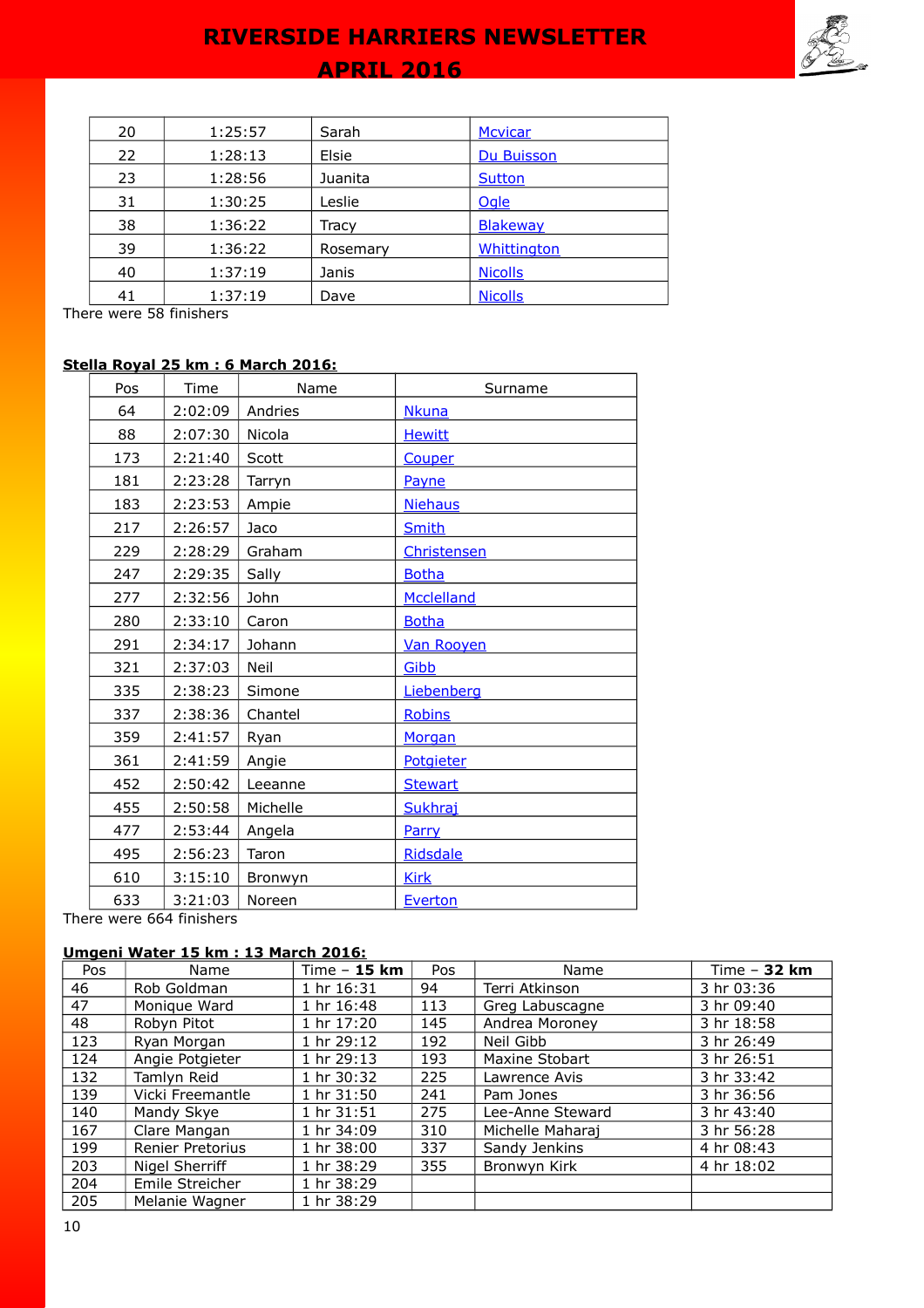### **APRIL 2016**

| 206 | <b>Brett Ward</b> | 1 hr 38:22 |  |  |
|-----|-------------------|------------|--|--|
| 257 | Jaco Pretorius    | 1 hr 43:33 |  |  |
| 258 | Kim Robinson      | 1 hr 43:35 |  |  |
| 277 | Patrick Rostenne  | 1 hr 45:34 |  |  |
| 360 | Lea Hollinshead   | 1 hr 53:38 |  |  |
| 373 | Tezz Olds         | 1 hr 54:16 |  |  |
| 402 | Noreen Everton    | 1 hr 57:37 |  |  |
| 437 | Sally Goldman     | 2 hr 00:25 |  |  |
| 438 | Fiona Calitz      | 2 hr 00:35 |  |  |
| 472 | Di Ching          | 2 hr 03:36 |  |  |
| 578 | Leslie Ogle       | 2 hr 15:59 |  |  |
| 709 | Robyn Mcmenemey   | 2 hr 43:06 |  |  |

#### **Umgeni water 42 km : 13 March 2016**:

Pos 268 : Craig Speirs : 4 hr 41:47 (3rd in his age category) Pos 277 : Graham Christensen : 4 hr 45:51

#### **RUNNERS CORNER:**

This month**, Dale Johnson** has volunteered some more wise and motivational words **:** 

- 1. Don't move the goal posts, kick harder.
- 2. Go the extra mile it is never crowded.
- 3. Never do card tricks for the group you play poker with.
- 4. He who laughs last……..thinks slowest.
- 5. If you throw mud at people, you loose ground.

Welcome to new members **Michele & Angela Lardant, Maureen Hutton**, and a special welcome back to Kris **Breytenbach** - we trust you will enjoy your running with us.

On Sunday 28 February was the very popular Witness Pmb 10, 21, 42 and trail run, we were well represented in all events! **Nigel Sherriff** and **Melanie Wagner** completed the 15 km trail run on the Saturday, in 1 hr 36, while **Eileen Durand** completed the 10 km in 68:30. In the 21 km, **Rob Goldman** was our first runner, in 1 hr 51, followed by **Zaheera Khan** (2 hr 03), **Caron Botha** in 2 hr 04, **John McClelland** (2 hr 05) and **Mandy Skye** (2 hr 06) – Mandy was also 3rd in her age category! **Simone Liebenberg** was next, in 2 hr 08, with **Debbie Marshall** running her best time in a few years (2 hr 20). **Di Cilliers** (2 hr 21) was next, with **Nigel Sherriff** and **Melanie Wagner** doing well to finish in 2 hr 23, after completing the trail run the day before – also thanks to these 2 for putting the tent up! **Ted Liddiatt**, who does not walk up any hill, finished in 2 hr 25, with **Candice Jenkinson** close behind (2 hr 26). **Shan McClelland** is recovering from injury, and finished in 2 hr 32, with **Margie Liddiatt** next in 2 hr 34. **Johann van Rooyen** supported his wife **Antone**, in completing her first half-marathon in 2 hr 36! **Sally Goldman** had a great race and finished in 2 hr 40, followed by **Helen Marshall** and **Gale Viljoen** (2 hr 41). **Ellie Gillies** achieved a great PB (2 hr 43), with **Dave Nicholls** finishing in 3 hr 13.

In the 42 km, **Geoff Speirs** completed his first marathon in 3 hr 38 – well done! **Sally Botha**, paced (pushed and pulled!) by **Nicola Hewitt**, achieved a great PB by finishing in 3 hr 54. **Tarryn Payne** (3 hr 57) also ran her first sub 4 hour marathon, while **Dale Johnson** (Mr Steady) finished in a great 3 hr 58, 6 seconds off his target time. **Evelyn O'Byrne** had a great run and finished in 4 hr 06, and was 3rd in her age category! **Larry Wood** and **Craig Speirs** finished in 4 hr 11, followed by **Richard Widdows** (4 hr 12), **Greg Labuschagne** (4 hr 14), **Dave Elliott** (4 hr 15) and **Nick Tingle**, completing his first marathon, in 4 hr 16. **Bruce Anderson** and **Andrea Moroney** finished in 4 hr 17, with **Scott Couper** next in 4 hr 21. Scott got picked up at the finish, rushed to a friend's house, quickly got dressed in his pastor's outfit and delivered a service to his church in Durban, via Skype! **Dumisani Shoyise** (4 h4 22), **Matt Young** (4 hr 23), **Vinnie Papenfus** (4 hr 33) were next to finish, followed by **Neil Gibb** and **Maxine Stobart** (4 hr 42). **Pam Jones** ran her first marathon in a few years (4 hr 44). **Michelle Maharaj** completed her first marathon in 4 hr 46, followed by **Ivan Freese** (4 hr 52) and **Taron Ridsdale** (4 hr 56). Congratulations to **Nicola Hewitt, Tarryn Payne** and **Dale Johnson** on receiving their permanent numbers.

We had a great turnout at the Stella Royal 10 and 25 km race on Sunday 6 March, where we had 63 members taking part – besides "non club members" and Team Vitality, we were the club with the most participants! The 10 km was also the  $2^{nd}$  leg of our 10 x 10 Km Challenge. Some members ran or walked a very tactical race, to improve on their Kearsney times, for a bonus point, while others went flat-out for a good time! **Eric Prange** was our first runner in the 10 km, in 47:03, while **Monique Ward** and **Amy Kyle** finished in 50:08 and 50:09 respectively. **Lindsey Rogerson**, at age 63, showed most of us how to do it, by finishing in 50:55. **Rob Scholtz** had a great run, after his 2 knee operations in 2014 and finished in 52:34. **Wessel Cronje** and his son **Dawid** finished in 56:14, while **Tamlyn Reid** completed her first 10 km of the year in 59:12. **Greg Labuschagne** took it easy after a long run on Saturday and finished in 59:37, followed by **Taryn Mundell** (59:41), **Simon** and **Tracey**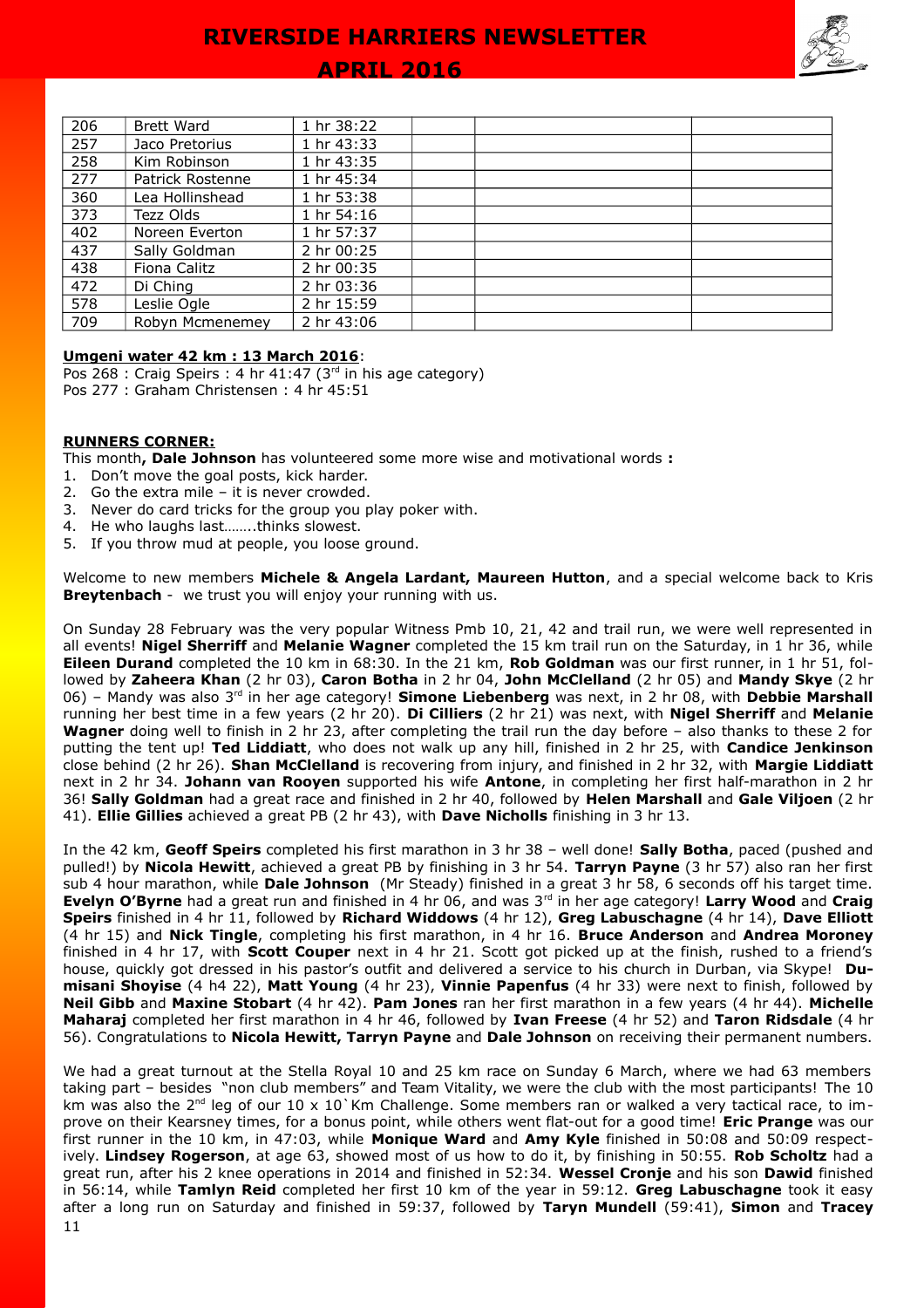



**Chalker** (60:14), **Mandy Skye** (62:16), **Jaco van Schalkwyk** (62:46), **Alison Chadwick** (54:58), **Patrick Rostenne**, who does no training but just arrives at races (65:54), **Brett Ward** and **Emile Streicher**, who planned to just better their Kearsney time of 74:00 but got carried away and finished in 66:00. **Renier** and **Jaco Pretorius** finished next, in just over 67 minutes, followed by **Candice Jenkinson** (67:20), **Kim Robinson** (68:06), **Liesl Quinn** and **Llewellyn Anderson** (72:58), **Ted Liddiatt** (75:15) – Ted and Margie arrived for 06h00 start! - **Gale Viljoen** and **Helen Marshall** (75:16), **Tezz Olds** and **Lea Hollinshead** (78:15), **Margie Liddiatt** (80:03), **Fiona Calitz** (82:30), **Heidi Sclanders** (82:45), **Di Ching** (82:49), **Zandile Dlamini** (85:57), **Chris Doorasamy** (86:26) and **Robyn Mcmenemy** (108:11). **Sarah McVicar** was our first walker, in 85:57, with **Elsie Du Buisson**, fresh from her ankle operation, next in 88:13. **Juanita Sutton** finished in 88:56, with **Leslie Ogle** next in 90:25. **Tracy Blakeway and Rose Whittington** finished in 96:22, while **Janis** (her first race in our colours) and **Dave Nicholls** finished in 97:19.

**Andries Nkuna** was our first runner in the 25 km, in 2 hr 02, followed by **Nicola Hewitt** (2 hr 07), **Scott Couper** (2 hr 21), **Tarryn Payne** and **Ampie Niehaus** (2 hr 23). **Jaco Smith** (2 hr 26) had a steady run and was followed by **Graham Christensen** (2 hr 28), **Sally Botha** (2 hr 29), **John McClelland** (2 hr 32) and **Caron Botha** (2 hr 33). **Johann van Rooyen** finished in 2 hr 34 (and had the unfortunate experience that his car was broken into during the race), with **Neil Gibb** (2 hr 37), **Simone Liebenberg** and **Chantel Robins** (2 hr 38), **Ryan Morgan** and **Angie Potgieter** (2 hr 41), **Lee-anne Steward** and **Michelle Maharaj** (2 hr 50). **Angela Parry** finished in 2 hr 53, with **Taron Ridsdale** (2 hr 56), **Bronwyn Kirk** (3 hr 15) and **Noreen Everton** (3 hr 21) next to finish. **Maxine Stobart** took a tumble during the race and pulled out, while **Debbie Marshall** "lost interest" and cut short on the 25 km route – well done everybody, it was a great morning!

Several of our members names were called out during prize-giving, for lucky draws, but only **Patrick Rostenne** was present to collect his prize.

We had a smaller than usual turnout at time trial on Wednesday 8 March (it looked like rain), but it was perfect running conditions, and some great times were achieved: **Dale Johnson** (37:17 – 8 km), **Craig Speirs** (38:27 – 8 km), **Nick Tingle** (37:29 – 8 km), **Wessel Cronje** (33:08 - 8 km), **Keith** and **Fiona Calitz** (37:05 – 5 km), **Alison Chadwick,** paced by **Tamlyn Reid** (29:56) – all 2016 PB's, well done!

Midmar weekend 2016 – another great one!! We had 31 campers, a few chalet people and many members who just arrived on the day. Camping - by now we are used to the customary rain we get every year, but it was sad to still see the dam so empty. We simply relaxed, chatted, mingled, paddled, swam, braaied, had a few drinks, watched rugby and just relaxed. We also ran (this is why we went!). **Rob Goldman** was our first 15 km runner, in 1 hr 16, with **Monique Ward** a few seconds behind. **Robyn Pitot** was next, in 1 hr 17, while **Ryan Morgan** and **Angie Potgieter** finished in 1 hr 29, after running 25 km (in the heat!) the day before. **Tamlyn Reid** left home in Durban 03h45, ran the 15 km (1 hr 30) and rushed back to Durban for another function. **Vicki Freemantle** and **Mandy Skye** finished in 1 hr 31 – talking about Mandy, she was very happy to wake up Saturday morning, in a borrowed tent, to see the sun was shining. To her surprise, it was raining when she opened the tent?! She then noticed that the roof of the tent was yellow!) **Clare Mangan** finished in 1 hr 34, with **Renier Pretorius, Nigel Sherriff, Emile Streicher, Melanie Wagner** and **Brett Ward** next in 1 hr 38. **Jaco Pretorius**, who was harassed by mosquitoes all night, finished in 1 hr 43, followed by **Kim Robinson** (same time), **Patrick Rostenne** (1 hr 45), **Lea Hollinshead** (1 hr 53), **Tezz Olds** (1 hr 54) and **Noreen Everton** (1 hr 57). **Sally Goldman** and **Fiona Calitz** finished in 2 hr 00, with **Di Ching** next in 2 hr 03. **Leslie Ogle** finished in 2 hr 15, with **Robyn Mcmenemey** next in 2 hr 43.

**Terri Atkinson** was our first runner in the 32 km, in 3 hr 03, with **Greg Labuschagne** next in 3 hr 09. **Andrea Moroney** finished in 3 hr 18, with **Neil Gibb** and **Maxine Stobart** behind her in 3 hr 26. **Lawrence Avis**, who camped in his 40 year old tent, finished in 3 hr 33. **Pam Jones** finished in 3 hr 36, with **Lee-Anne Steward** (3 hr 43), **Michelle Maharaj** (3 hr 56), **Sandy Jenkins** (her first 32 km! – 4 hr 08) and **Bronwyn Kirk** (4 hr 18) next to finish.

**Craig Speirs** completed the 42 km in 4 hr 41 (3rd in his age category) followed by **Graham Christensen** (4 hr 46).

**Leslie Ogle** posted a picture on Facebook, where only 5 of us – **Leslie, Vaughn, Clare Mangan**, **Freddie Smith** and **Emile Streicher** stayed at the dam 10 years ago, in 2006, vs the big crowd in 2016! We have supported this race, for a very long time, since the days that it was a 32 km only (Howick 20-Miler) and we ran across the dam wall (before they raised the dam wall) - and it still remains a great weekend!

Meanwhile, further north, **Bruce Anderson** completed the Om Die Dam Ultra marathon, in a time of 5hr 57.

On Wednesday 16 March, **Jane Brewer,** from BROOKS, visited us to display some of her products. **Andries Nkuna** was the winner of a lucky draw prize.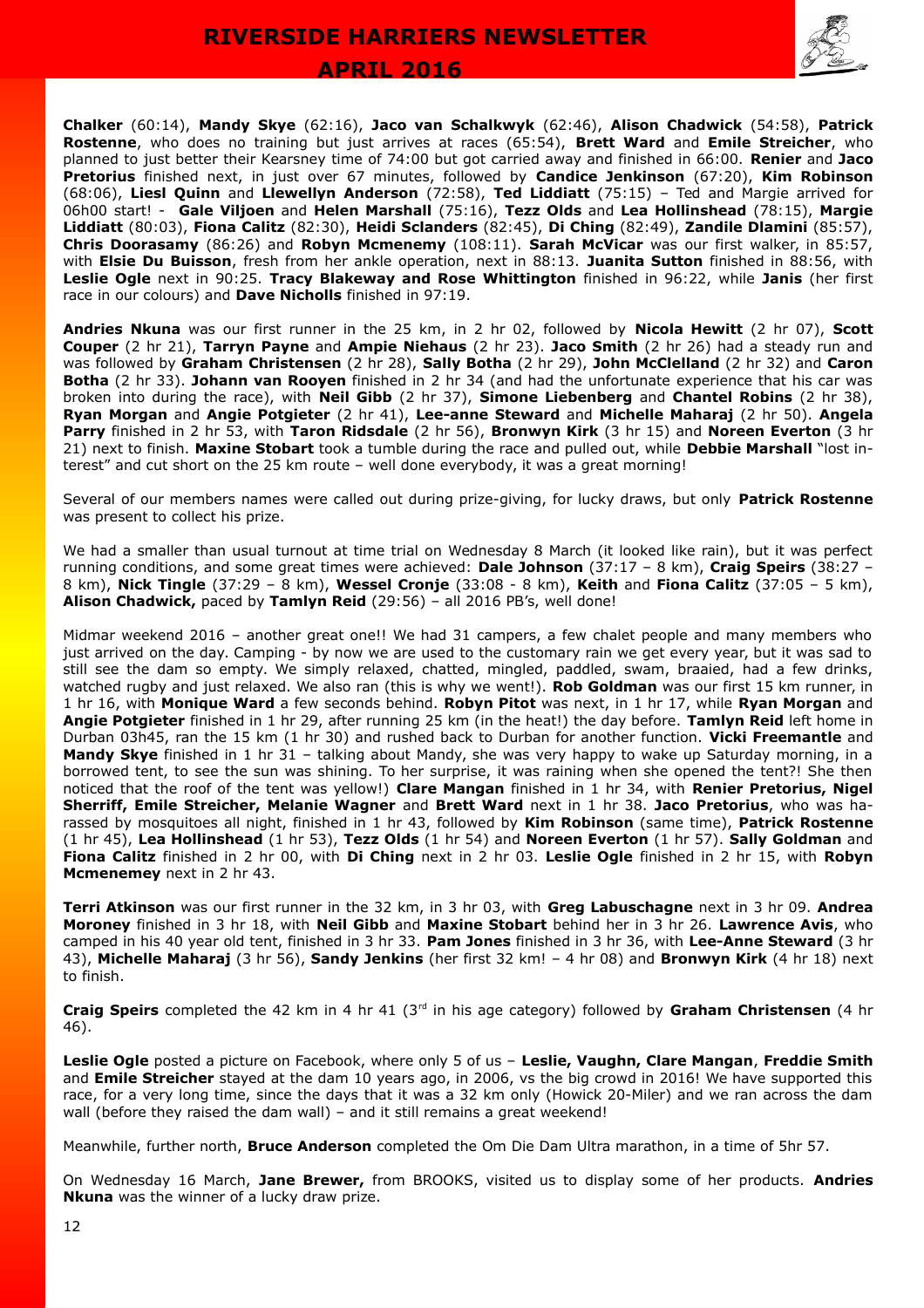

Many of us are getting more fit – as seen by times at the time trial on the same night- **Emile Streicher** (27:23), **Jaco Smith** (22:27), **Richard Aitken** (37:20), **Candice Jenkinson** (31:20), **Neil Gibb** (24:38), **Maxine Stobart** (25:37), **Monique Ward** (24:06), **Brett Ward** (first sub 30 – 29:43) all improved their 2016 5 km times, some bettering their 2015 times, while in the 8 km, **Tamlyn Reid** (45:07), **Andries Nkuna** (34:59) and **Greg Labuscagne** (36:03) all set 2016 best times. In fact, running is actually very easy, do the homework (but don't over-achieve and get injured) and you get the results!

#### **Walkers News - MARCH 2016:**

So after stirring a little in my last news letter we saw some faces that we don't often see……..nice to have you popping back even if just once a month….

As mentioned in our last letter we had the International wine run and since then I keep getting hints for another one………wait and be surprised !!!!

We popped in at **Glynis's** house on Tuesday 23<sup>rd</sup> and were treated to awesome muffins and cup cakes. It was great seeing her and that she is doing exactly as the doctor has told her.

**Sumita** popped in for a time trial and advised that her Bio has a new helper ( or something like that) so she will still be seeing a lot of him and a little of us.

I had a nice turn out on Saturday 20<sup>th</sup> when we did a run in the rain. Thanks to **Candice's** husband Jeffery for giving the ladies something to run after. A man without a shirt is always good to chase.

We have had some very interesting walks lately around the area and could call most of them Tour D'Durban North. Walkers and runners, who weren't running too fast got to see new houses and new roads. Unfortunately winter is creeping up and we are going to have to start cutting back again. I know a few of you don't like " house building" or Zig Zags so I will try throw in an interesting short walk here and there.

We had some very good results at PMB with every single person from this section showing an improvement on their times. I was very proud of all of you.

#### **Michelle, Helen, Gale, Candice, Sally, Ellie and Dave**

We also had improvements in the times of all those that took part in the  $10 \times 10$  at Stella but this was expected if you plan to do better each time and gain that extra point.

Jeffery ran with Candice ( Need to join the club) a good 60min for his 10km. He would move straight to the main running section.

#### **Candice, Gail, Helen, Fiona, Di, Chris D were our runner walkers – well done!!! Sarah, Elsie, Juanita, Tracey B, Rosie, Janis, Dave and me held up the walkers section. Well done to all of us!!**

**Bronwyn and Noreen were very brave and tackled the 25km.** They both finished with time to spare but were totally finished at the end…….we need to increase your mileage on training runs.

**Elsie** is still coming back nice and strong and has taken back control of her speed walkers. She has already registered them in the Gaterite, Dick King and some on the Bergville race………

The slower/shorter distance group has been appearing in dribs and drabs but there always seems to be about 4-7 of them. I see them out on a Monday evening as well. Keep it up guys. Please let me know if you have any requests or complaints.

So we are off to Midmar this weekend and there seems like a nice group of walkers and runners. Good luck to all tackling the 15km and then to **Michelle and Sandy**, have a great 32km. Remember I have done it so you can too.

Don't forget to enter Gaterite on the 20<sup>th March</sup>………

Happy Easter to one and all. That's it for now. Good walking / running to all of you and see you all on the road.!!! Blessings to you all Les

#### \*\*\*\*\*\*\*\*\*\*\*\*\*\*\*\*\*\*\*\*\*\*\*\*\*\*\*\*\*\*

#### **This month 1 year ago in the news:**

**Jana Niehaus** won R500 for being 3<sup>rd</sup> in her age category in the Durban marathon (3 hr 37). Nicola Hewitt completed the Umgeni Water 32 km in 2 hr 37, and was 4<sup>th</sup> lady overall.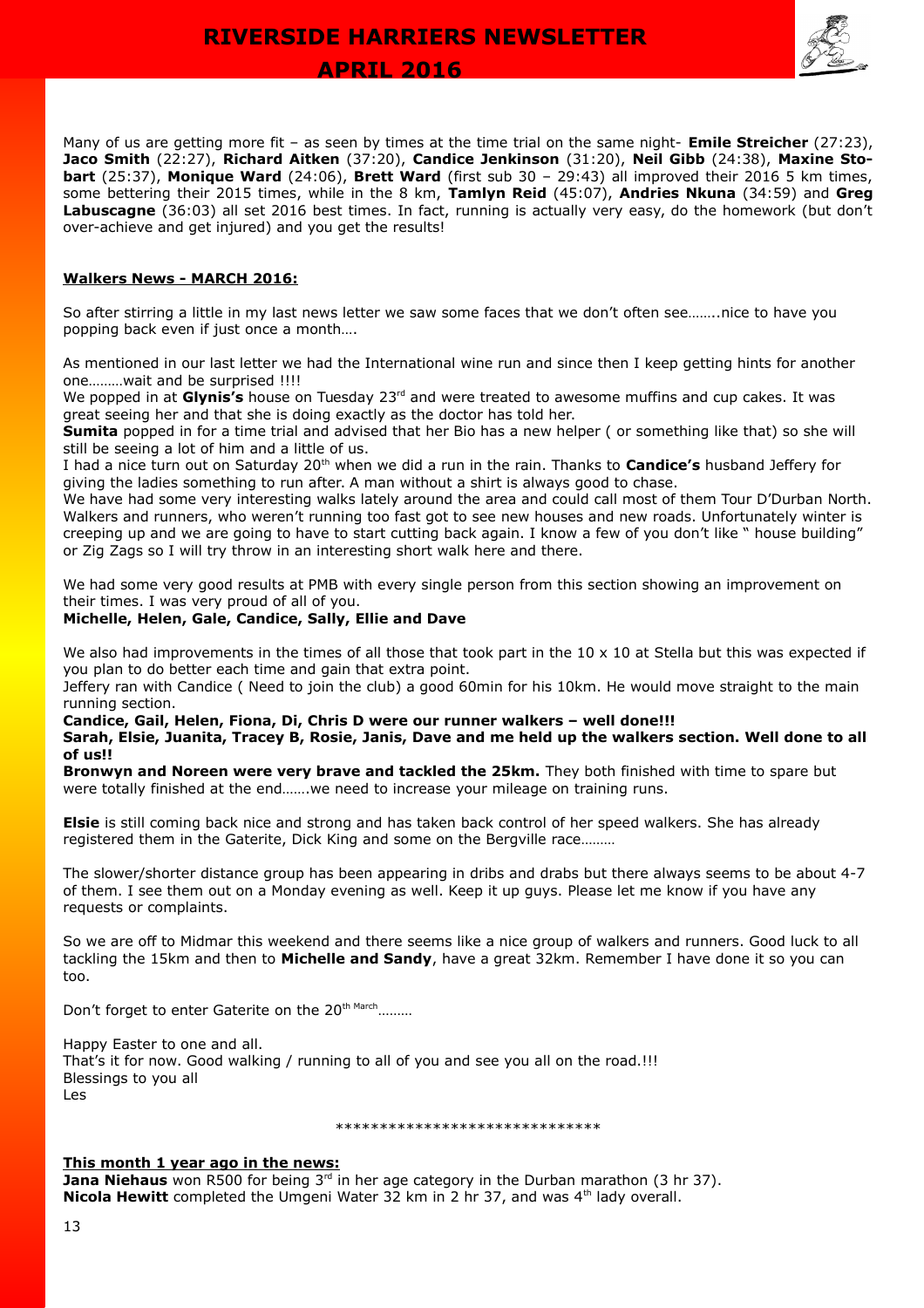

**Debbie Marshall** set a 5 km PB of 28:41.

#### **This month 5 years ago in the news:**

**Fiona Hoareau** was in the lead of the Most Mileage competition, with 431 km after 2 months. **Duncan Sondezi** completed the Hillcrest 42 km in 3 hr 23. **Mark Perkins** completed the Pmb 21 km in 1 hr 40, with **Eric Prange** next in 1 hr 50. **Dumsani Shoyise** was our first marathon runner, in 3 hr 43. **Barry Marshall** joined our club.

#### **This month 10 years ago in the news:**

We had 7 members completing the Umgeni Water 15 km, with nobody doing the 32 or 42 km?! Of those 7, 3 (**Clare Mangan, Leslie Ogle, Emile Streicher**) also completed the 2016 event. **Mike Lock** completed` the Argus cycle race.

#### **This month 15 years ago:**

**Mike Lock** completed the Buffs marathon in East London in 3 hr 55. **Patrick Rostenne** completed the DAC marathon in 4 hr 00:45, and blamed the extra 45 seconds on "1 beer too many the night before". **Chris Maud** (++) completed our 8 km time trial in 32:09.

#### **This month 18 years ago:**

**Bernie Bass** completed the Besemax (Hillcrest) marathon in 3 hr 06, **Anton Els** in 3 hr 26 and **Patrick Rostenne** in 3 hr 40.

**Bernie Bass** then completed the Umgeni water 32 km in 2 hr 19!

**Alan Fryer** completed his first marathon (Umgeni water) in 4 hr 27.

Club fees in 1998 was R190.

\*\*\*\*\*\*\*\*\*\*\*\*\*\*\*\*\*\*\*\*\*\*\*\*\*\*\*\*\*\*\*\*

#### **Mail received:**

Well I survived - was good to see all the girls up there yesterday. I stuck with Gale and Helen for most of the way. I lost them in the last 4 kms or so. I did well - finished in 2 hr 40 mins (7mins 42 or so per km) which is a PB for me by about 15-20 mins, so keen to get better but chuffed. My hips tweaked a little but it was a great run and very well organised. Thanks for all suggestions and help before. Love, Ellie Gillies

\*\*\*\*\*\*\*\*\*\*\*\*\*\*\*\*\*\*\*\*\*\*\*\*\*\*\*\*\*\*\*\*\*\*\*\*

#### **Quotes of the month:**

**Chantel Robins:"**I have been injured and after not being able to run for 3 weeks, I use the "f-word" luck a comma!"

**Dale Johnson:"**I used to go commando, but now I am running in BROOKS". **Debbie Marshall** :"I just lost interest". **Mandy Skye**:"I though the sun was shining"

#### **Interview:**

This month we speak to **Dallas Brett** :

- **1. Where were you born?** Durban
	- **2. Where did you matriculate**? Kearsney College
	- **3. Family?** Jane, and 3 sons Paul, David & Craig
	- **4. Did you participate in sport at school?** Rugby and athletics

**5. What are your personal sporting highlights?** Winning u16 880m and running 3:00:12 Savages marathon in 1978

#### **6. What are your future sporting ambitions?** Keep running

**7. Why do you run?** Health and quality of life benefits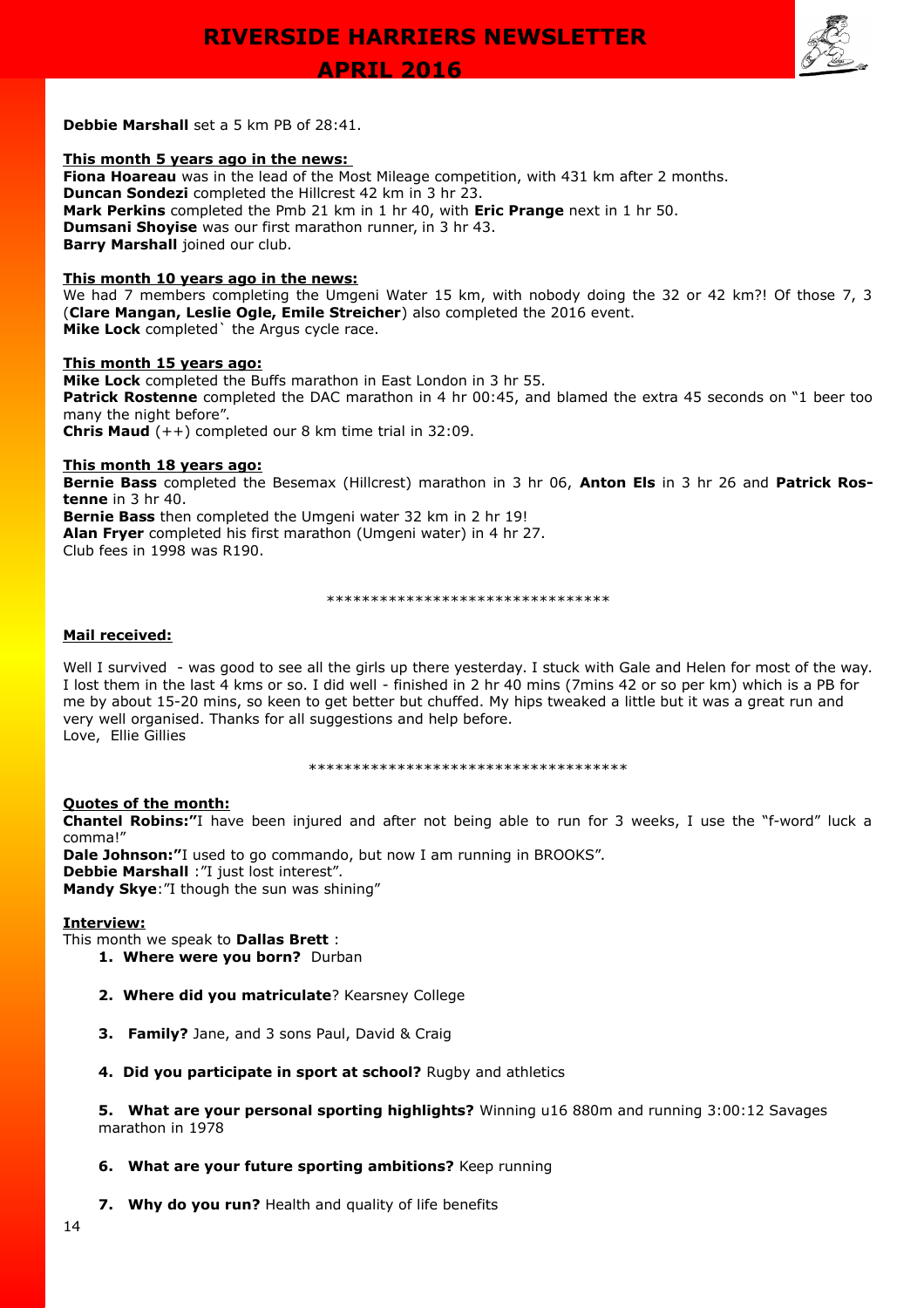

- **8. How long have you been a member of Glenwood / Riverside Harriers?** 4 or 5 years?
- 9**. What does the club mean to you?** Great support and friendly members
- **10. Profession?** Retired Water Quality Manager
- 11. Other sporting activities? Hope to do more hiking
- **12. Hobbies & interests?** Play guitar (basic) Support the Sharks
- 13. Any disappointments in sport? Should have run Savages marathon 13 sec faster !

14. Message for newcomers to running / walking? It is all about keeping healthy, making friends and enjoying your improvements/accomplishments/PBs



**Then Now Research International Studies (Now Now** 

#### **Birthdays:**

| Mar | Name                | Apr | Name              | May | Name                  |
|-----|---------------------|-----|-------------------|-----|-----------------------|
| 4   | Alan Fryer          | 3   | Leanne Douglas    | 2   | <b>Andrew Perkins</b> |
|     | Jono Whittington    | 3   | Melanie Wagner    | 5.  | Terri Atkinson        |
| 9   | <b>Ted Liddiatt</b> | 4   | Juliette Spence   | 9   | Taron Ridsdale        |
| 10  | Tracy Wittstock     |     | Emile Streicher   | 10  | Tracy Blakeway        |
| 11  | Dick Whittington    | 8   | Andries Nkuna     | 14  | Duncan Sondezi        |
| 17  | Gale Viljoen        | 12  | Kristin Thomson   | 15  | Glynnis Scallan       |
| 17  | Simon Chalker       | 12  | Sally Botha       | 19  | Jackie Botha          |
| 21  | Grant Horner        | 13  | James Boyes       | 22  | Lawrence Avis         |
| 24  | Matt Young          | 15  | Sally Goldman     | 23  | Rob Goldman           |
| 22  | Hannelie Louwrens   | 17  | Candice Jenkinson | 24  | Margaret Marshall     |
| 28  | Ant Borstlap        | 17  | Lynda Hoppe       | 24  | Heidi Sclanders       |
| 31  | Janine Fokkens      | 25  | Brigette Boaden   | 30  | Alistair Coldwell     |
|     |                     | 27  | Taryn Brown       |     |                       |
|     |                     | 27  | Chris Doorasamy   |     |                       |

#### **HUMOUR:**

Van der Merwe decided to improve his education and started to study part time. A few months later, he bumped into an old friend of his, who politely asked him how his studies were going? Van told him that he stopped his studies, as he heard that a guy in Italy got killed, because "he knew too much".

#### 6. **2016 COMMITTEE MEMBERS:**

**Chairman :** Clare Mangan (031 3031422 -w )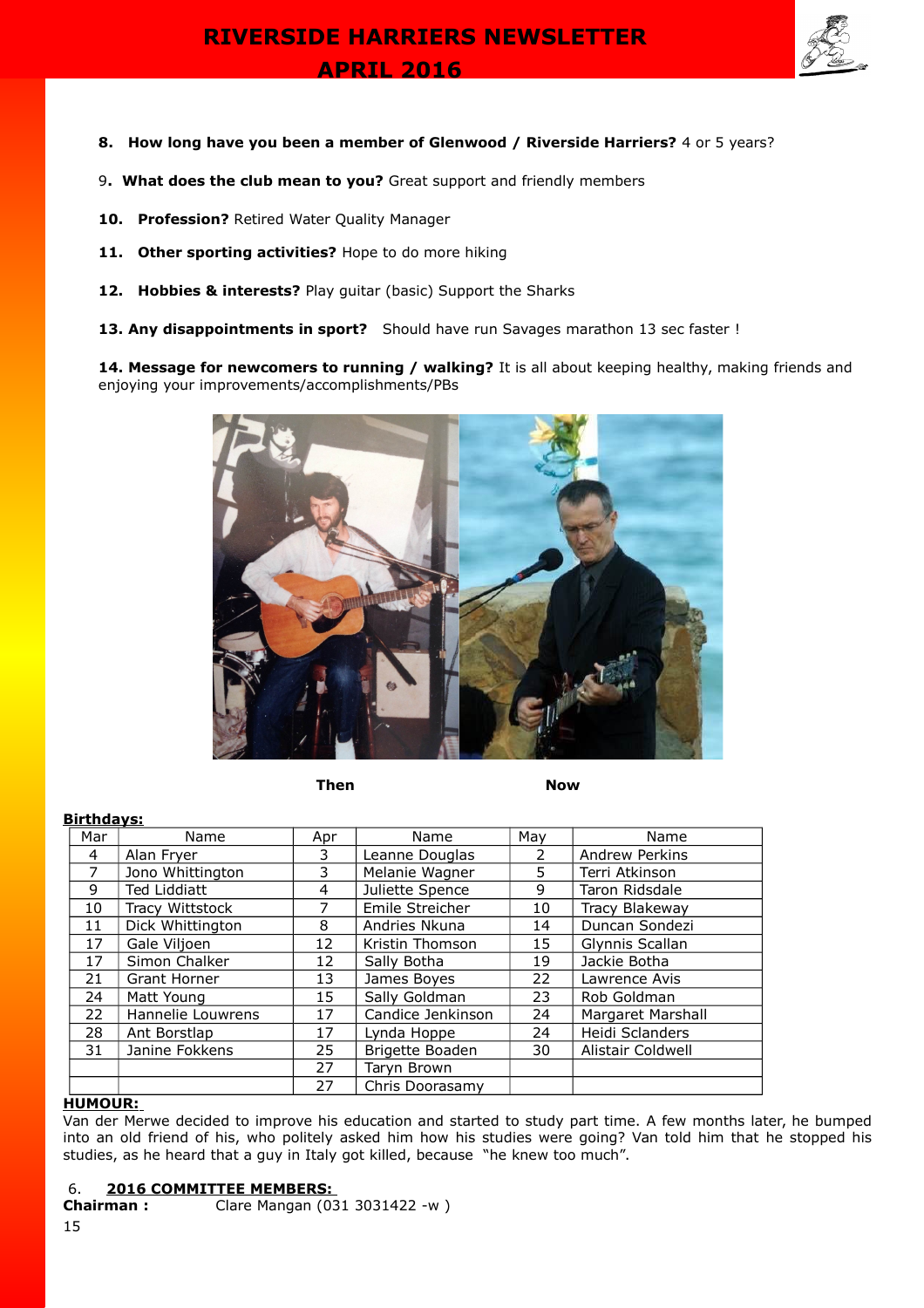**APRIL 2016** 



**Social Conveners** : Leslie Ogle & Debbie Marshall<br>**Walkers**: Leslie Ogle **Walkers**:<br>Kit : **Nicola Hewitt**<br>Eric Prange **Treasurer: Secretary** : Emile Streicher (083 449 8308 -cell; [estreicher@absamail.co.za\)](mailto:estreicher@absamail.co.za) **Road Captain** : Craig Speirs **Social Media/PRO :** Dale Johnson

#### 7. **2016 RACE DATES:**

Ref the KZNA booklet and weekly mails for full race details.